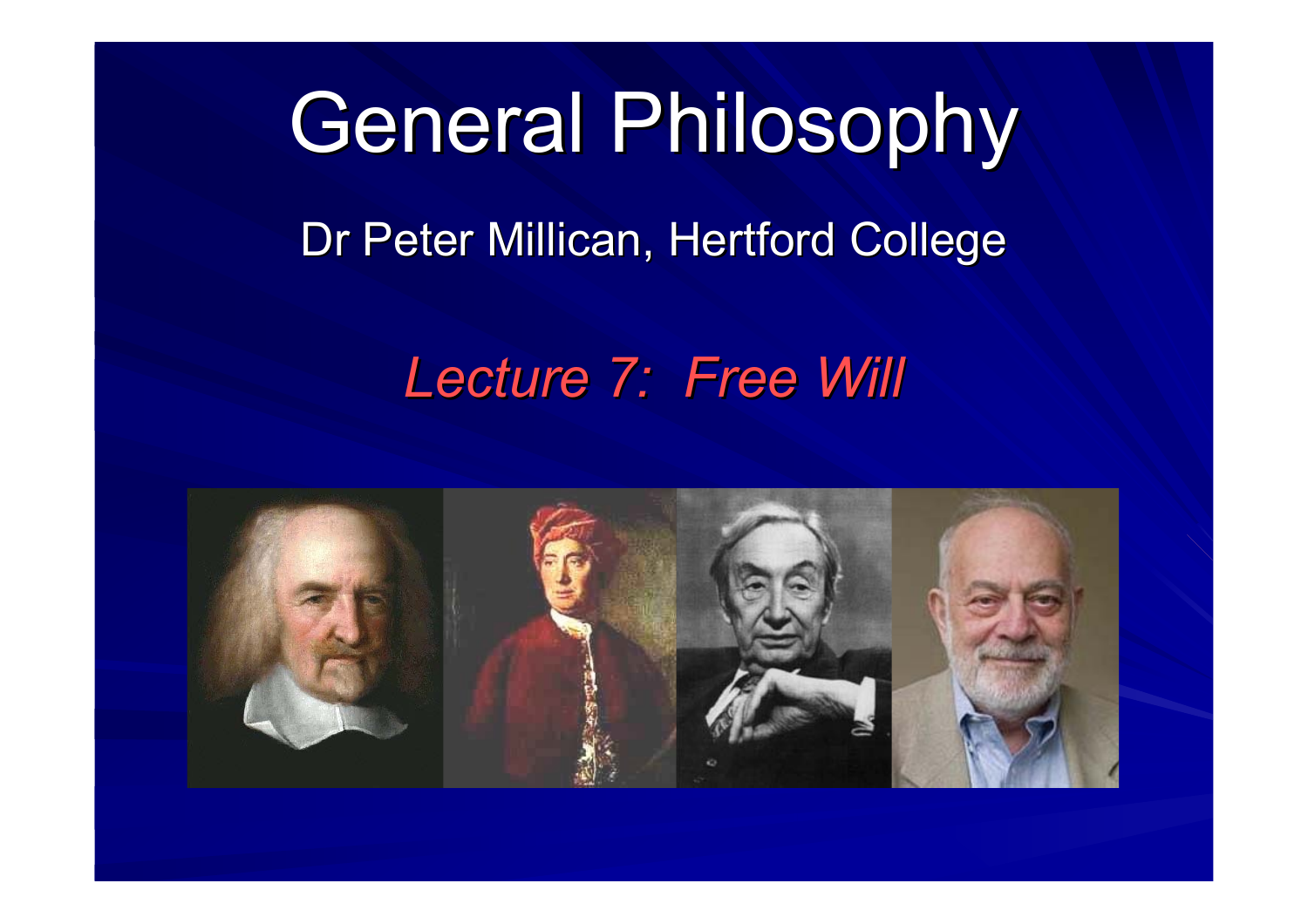#### The Problem of Free Will

**Ne think of people as** *morally responsible* for what they do "freely".

 $-$  But we don't blame them for what they are *forced* to do. Then we say they're not *free*, and *have no choice* in the matter.

**No Suppose that what I do is caused, or** *causally determined causally determined*.

– So it was causally *necessary* that I did what I did. How, then, can I properly be blamed?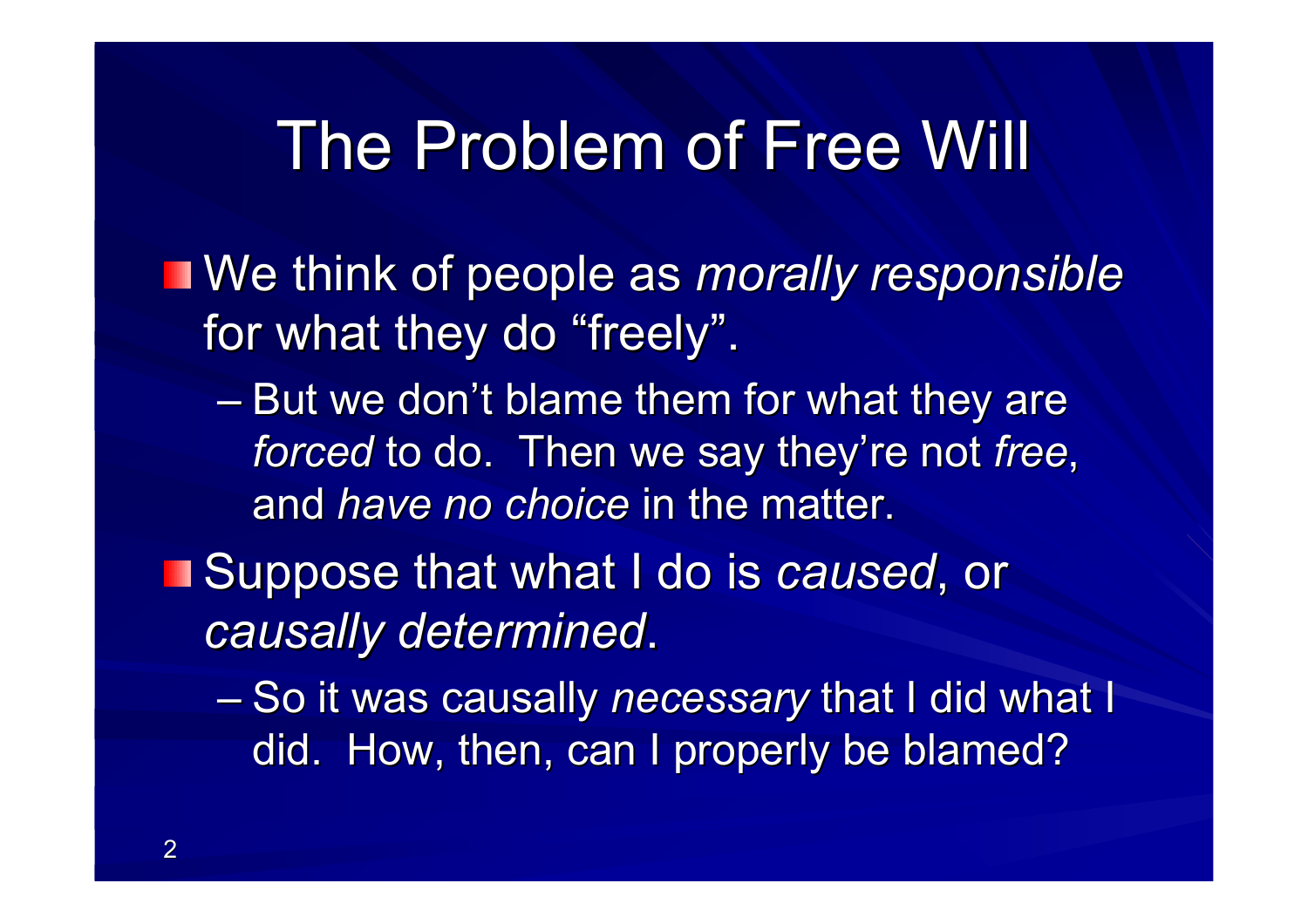# Determinism

**Determinism is the thesis that all events are** "determined" by prior causes. So for any event *E*, given the causal laws that govern the universe, and the prior state of the world, *E* was inevitable.

 $-$  "[It is agreed that] matter, in all its operations, is actuated by a necessary force, and that every natural effect is so precisely determined by the natural effect is so precisely determined by the energy of its cause, that no other effect, in such particular circumstances, could possibly have resulted from it. …" (Hume, *Enquiry*, 8.4).

– Hume thought this also true of human actions.

3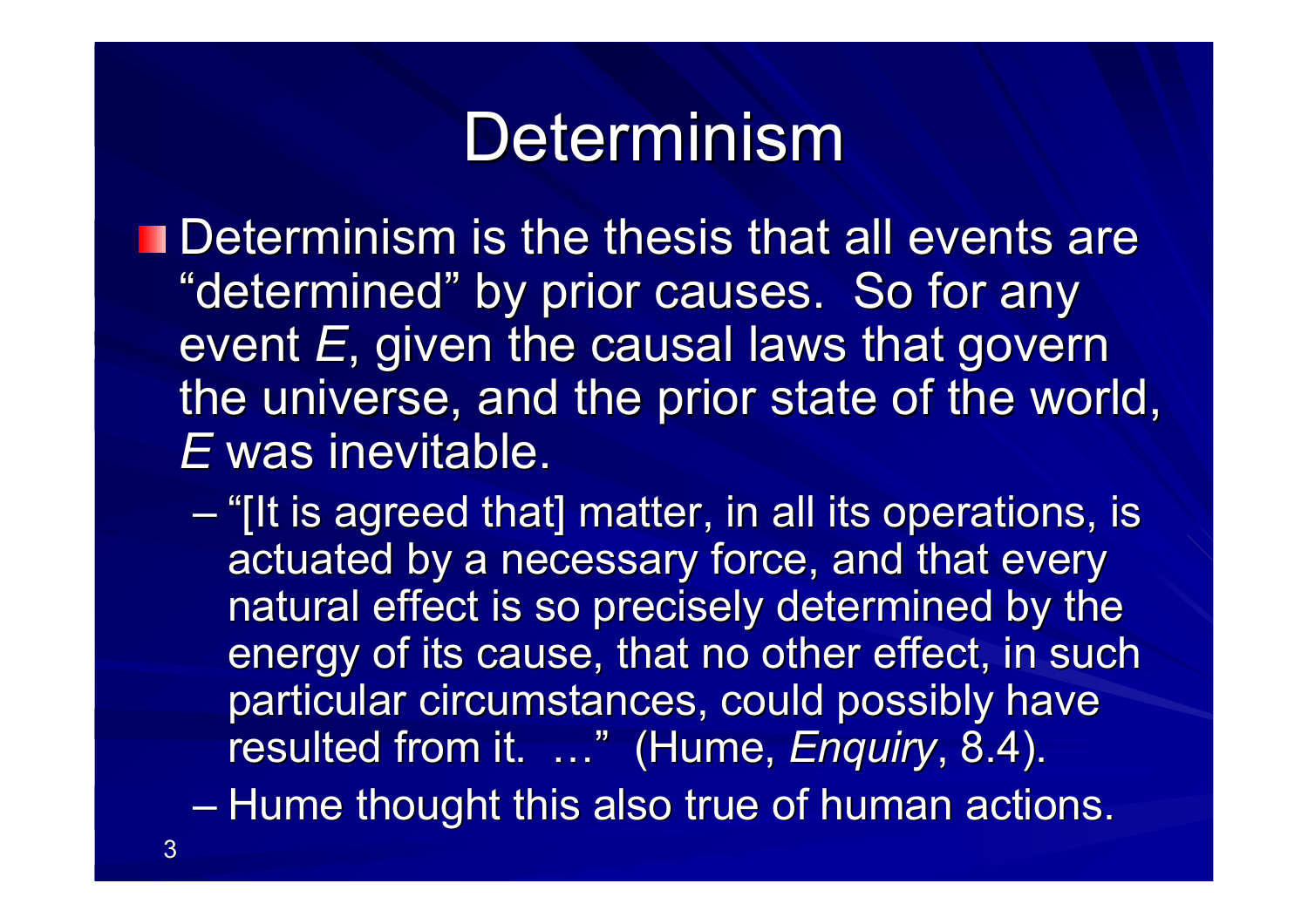# **Taxonomy of Positions**

- **If is the thesis that we have genuine free will** compatible with determinism?
	- $-$  **NO**: Then at most one of them can be true ...

 $\blacksquare$  We have free will; determinism is false

 $=$  Libertarianism

We do not have free will; determinism is true

 $=$  Hard determinism

– **YES**: They are compatible = Compatibilism  $\blacksquare$  We have free will; and determinism is true = Soft determinism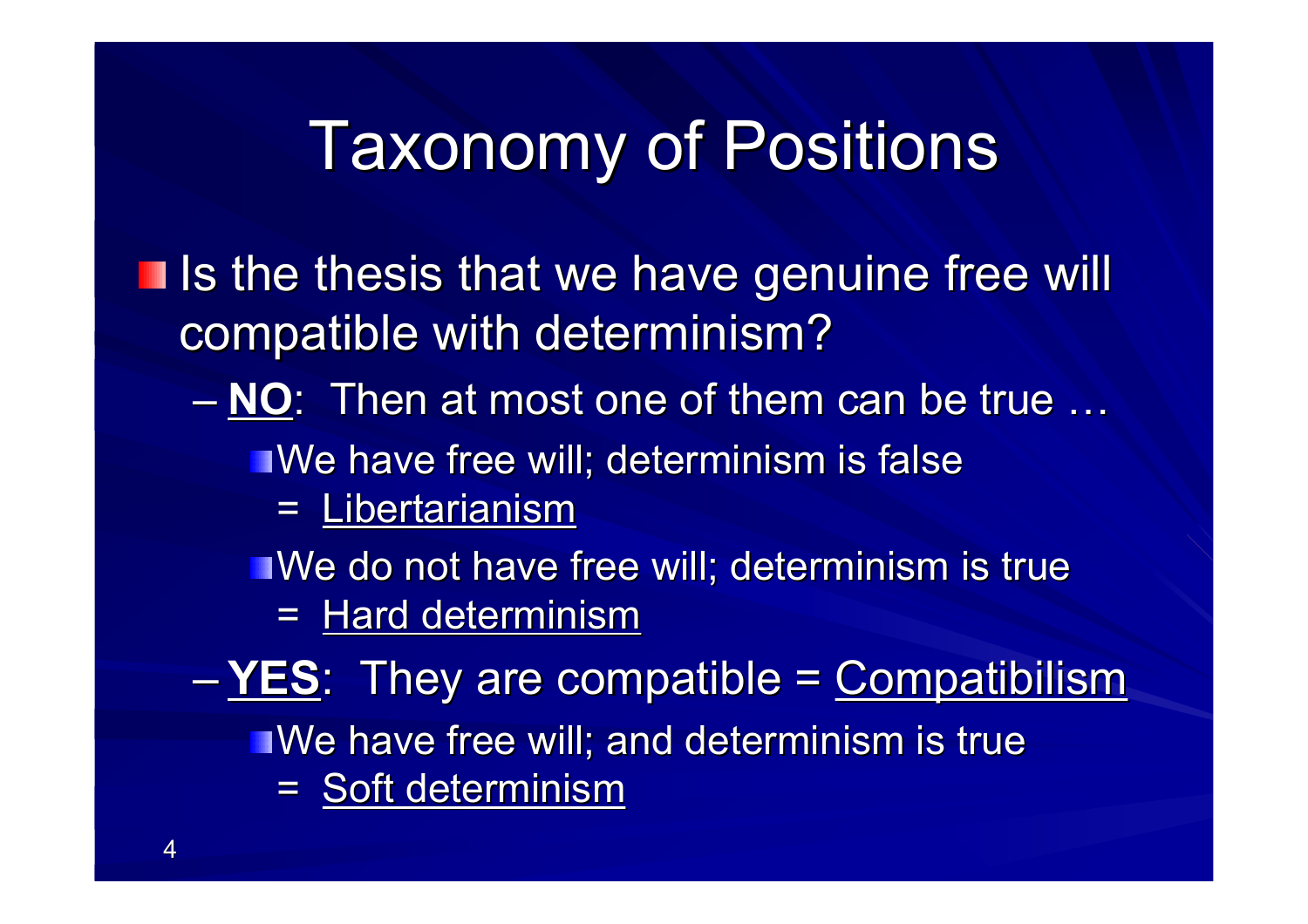# The Consequence Argument

- **If determinism is true, then all human actions** are causally determined consequences of the laws of nature and prior conditions.
- **Hence I cannot do otherwise than I actually** do, except by falsifying the laws of nature or changing past conditions.
- **But clearly I can't do either of these.**
- If I cannot do otherwise than I actually do, then I do not have free will.
- **So if determinism is true, we lack free will.**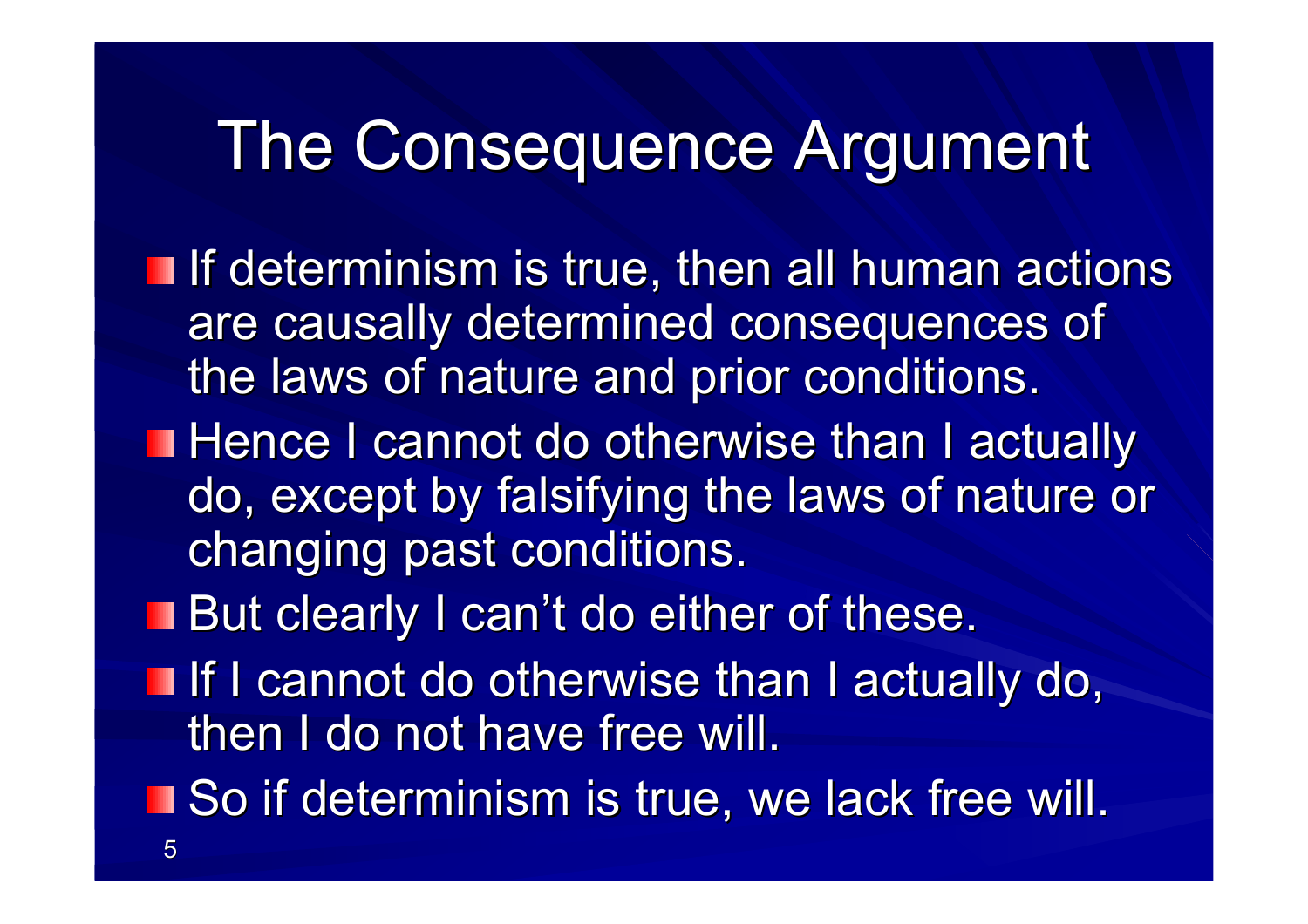# "I Could (Not) Do Otherwise"

- **The traditional way of opposing the** consequence argument is to interpret "I could do otherwise" differently. Instead of the incompatibilist's reading:
	- "It is causally possible, in that exact situation, for me to do otherwise",

the compatibilist will prefer something like:

– "It would be possible for me to do otherwise in a similar (but not identical) situation in which I chose to do so". So I can do as I choose.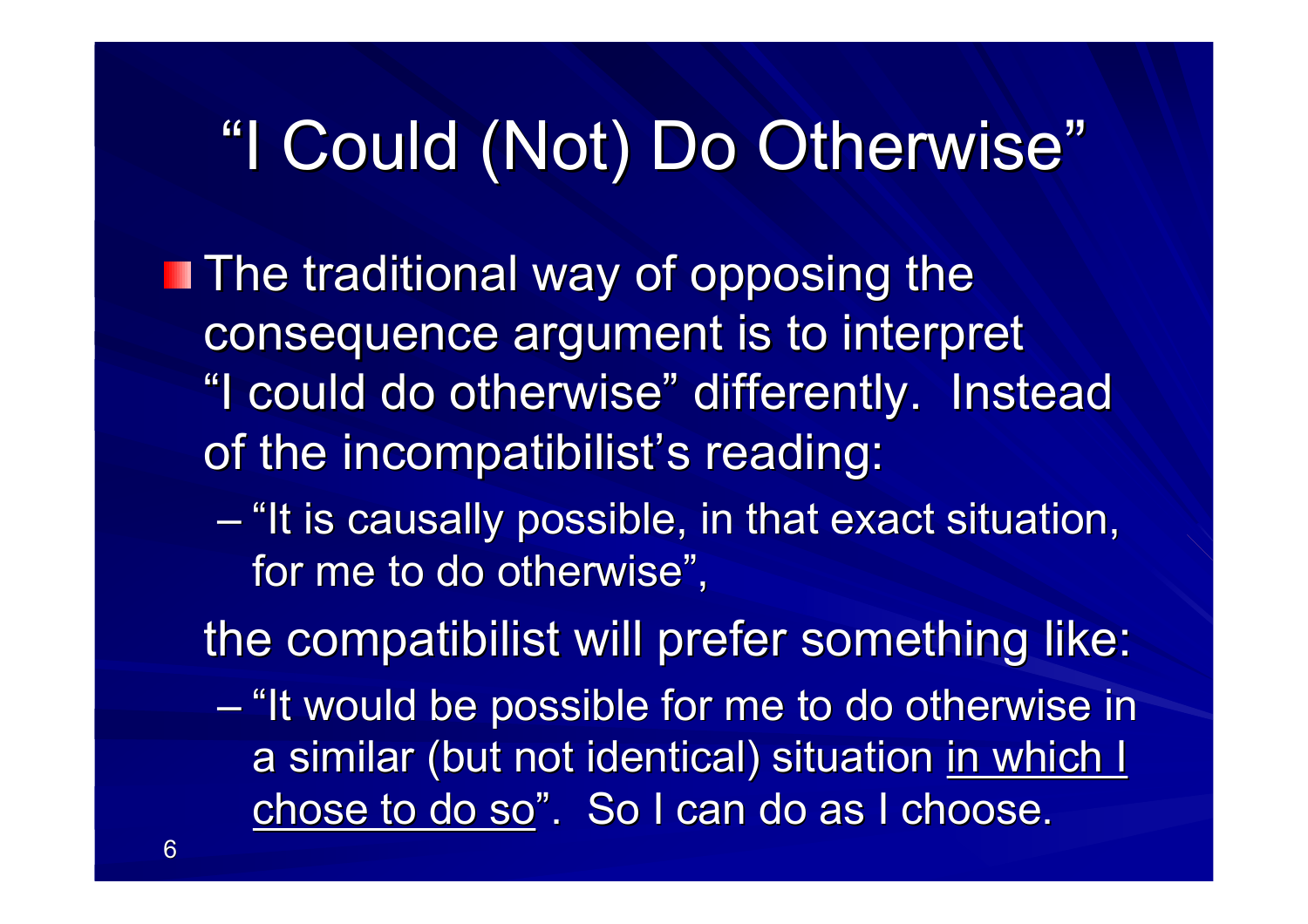### **Frankfurt Cases**

**Harry Frankfurt has argued that freedom** doesn't really require the possibility of doing otherwise (in either sense).

- **Suppose that I choose to go through door A** rather than door *B*, and accordingly do so.
	- This is a free action, even if it happens that (unbeknown to me) door *B* is actually locked, so I would have had to go through door A anyway.
- 7 **This illustrates that what makes an action** inevitable doesn't always bring it about.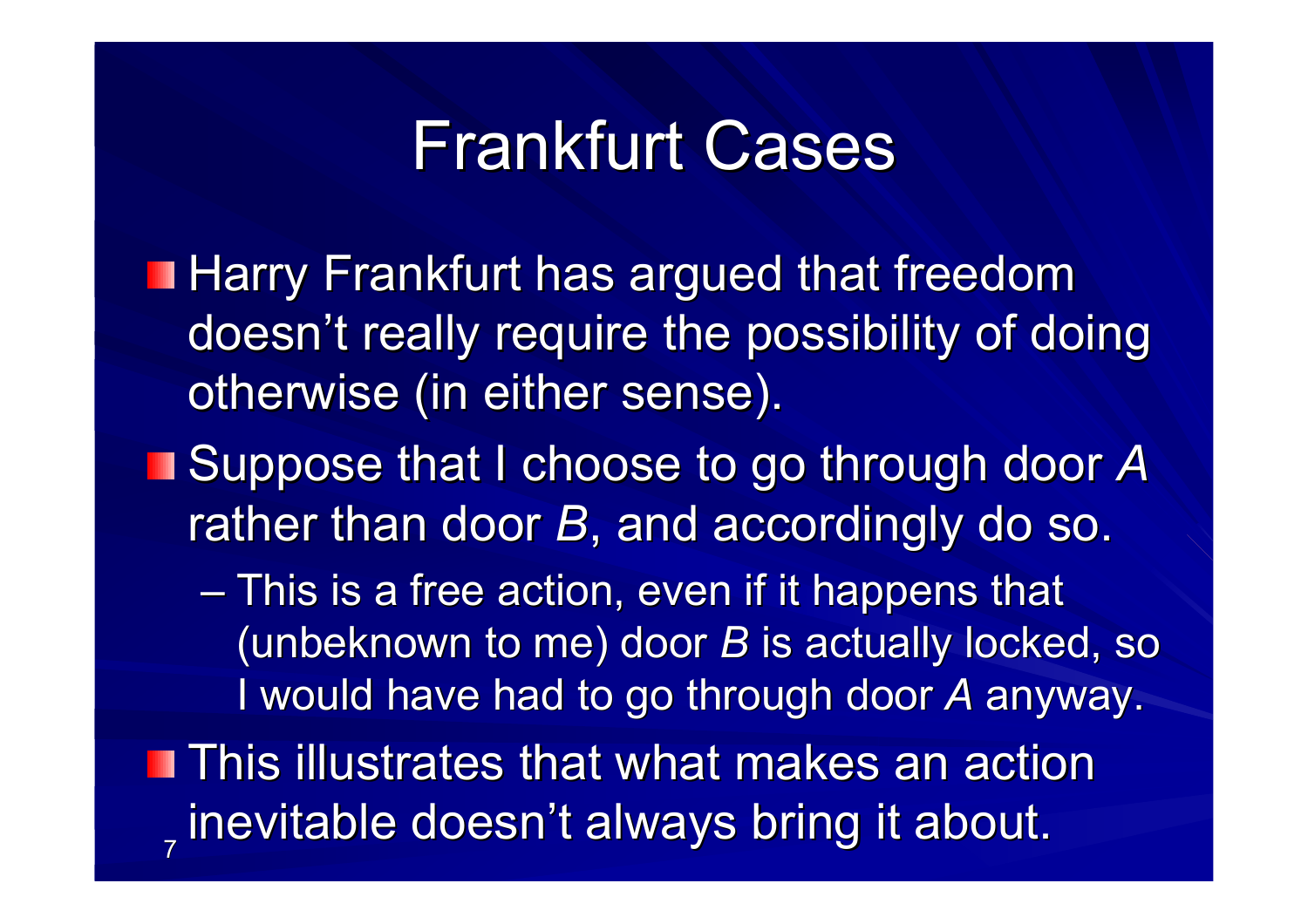#### Choice and "Could Do Otherwise"

- **The Freedom seems very closely connected with** the concept of choice, and this may lie behind the "could do otherwise" intuition.
	- In the Frankfurt cases, I do make a choice, though in a sense I don't have a choice.
- **But the notion of choice is quite slippery:** 
	- Suppose someone holds a gun to my head and asks for my mobile phone: do I have a choice?
	- Suppose a clever neuropsychologist can predict that I'm going to hit you: do I have a choice?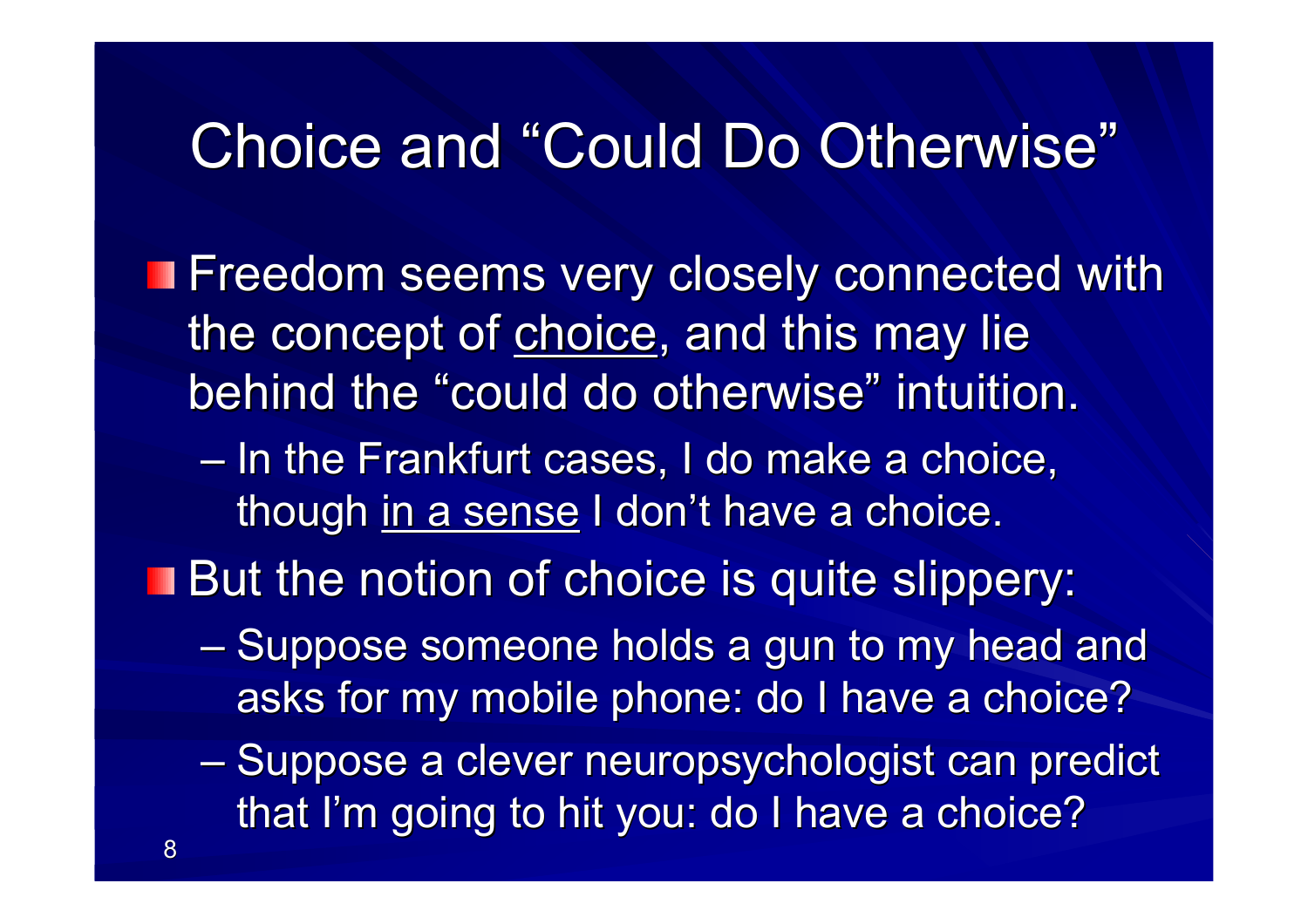# "I had no choice"

#### We must be very careful to distinguish:

- What happened was in no way dependent on my decisions or actions.
- My actions were physically forced upon me.
- My actions were predetermined in some way by non-rational factors (e.g. drugs, brainwashing).
- My actions were predetermined by my own desires and consequent reasoning.
- It was blindingly obvious what I should do (so It was blindingly obvious what I should do (so "I had no choice" is rather like "it was no contest").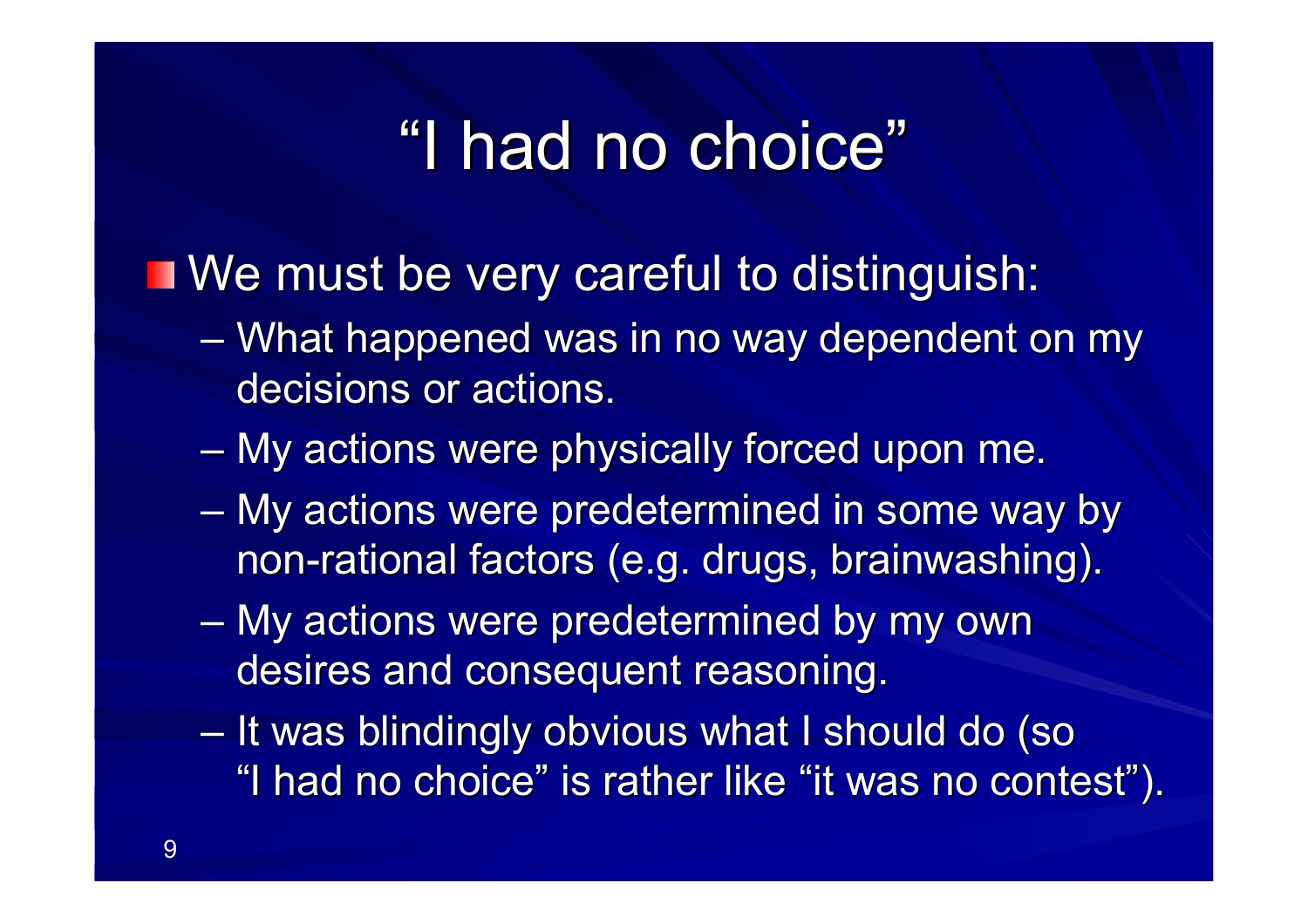# The Paradigm Case Argument

- **Notarnally in the meaning of the word "choice" from** early childhood. To make a choice is, standardly, to be presented with a range of alternatives – say between ice cream, cake, and fruit – and then to select one according to our own preferences.
- **This is a paradigm of what we mean by a choice.** So it's abusing words to deny that it's a choice just because it's determined.
- 10 **Of course settling our use of words doesn't decide I** the important issues of determinism and moral responsibility, though it can remove confusions.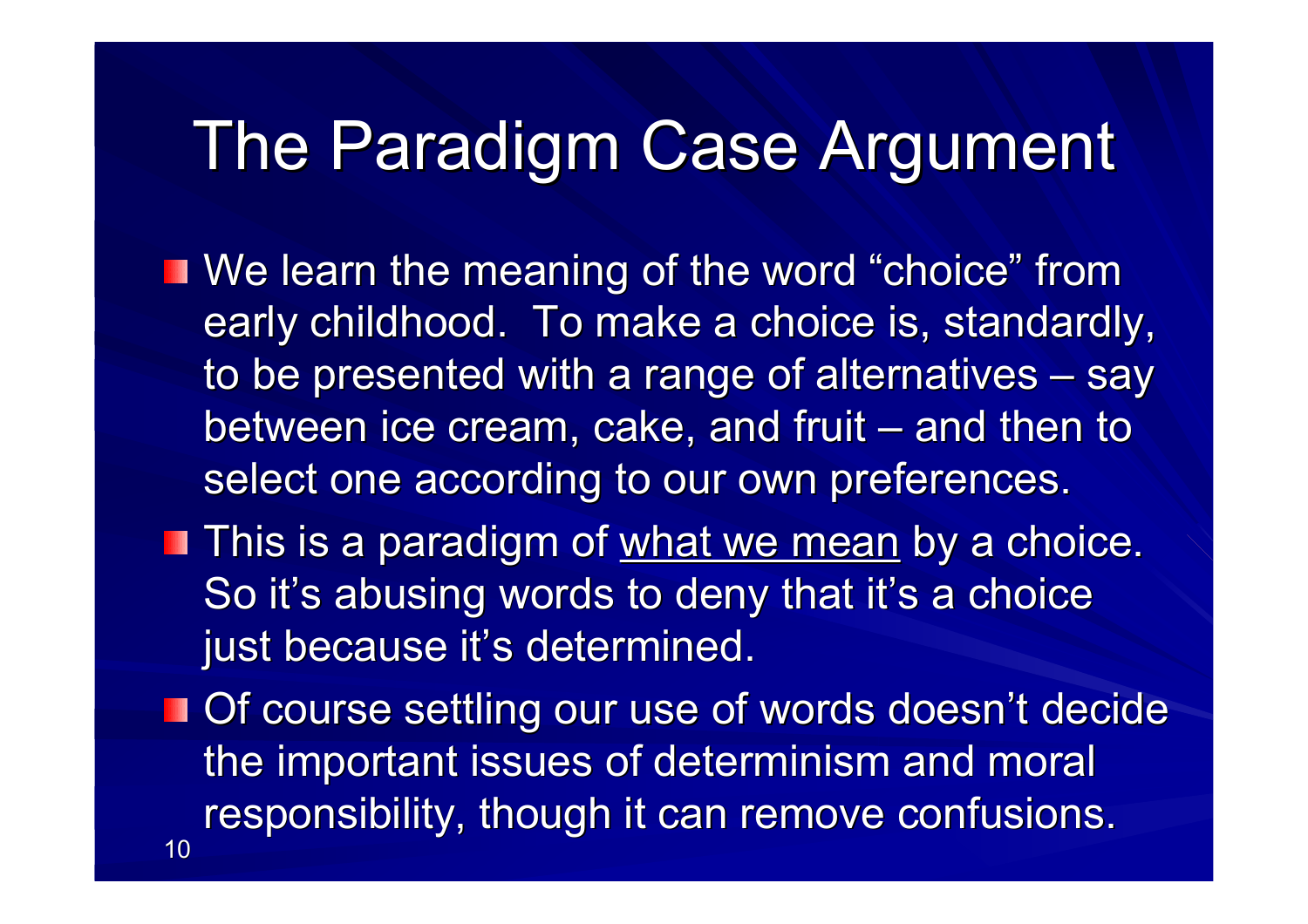# Hobbes' Compatibilism

 $\blacksquare$  Hobbes argues for compatibilism in a similar spirit, defining freedom in a very common-sense way that is entirely compatible with determinism:

"LIBERTY, or FREEDOME, signifieth (properly) the absence of Opposition (by Opposition, I mean externall Impediments of motion;) … A FREE-MAN, *is he, that in those things, which by his is he, that in those things, which by his strength and wit he is able to do, is not hindred to doe what he has a will to. to doe what he has a will to.*"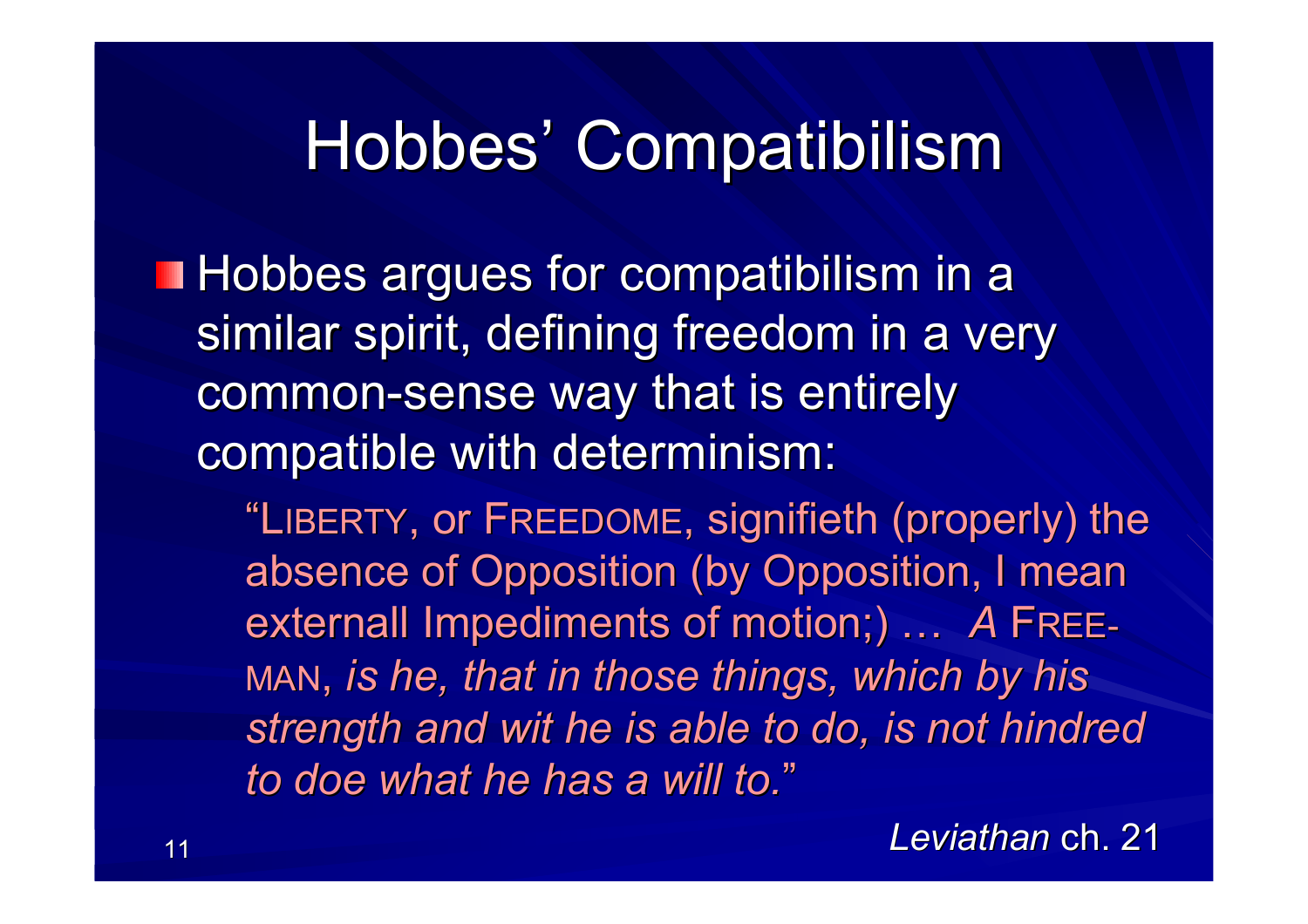### The Contrastive Argument

- **T** "Free" implies a contrast between acts that are not free, and those that are free.
- **However the libertarian is mistaken to see** this as the contrast between acts that are *caused* and those that are *uncaused*.
- **Instead, the relevant contrast is between** those that are those that are *coerced coerced*, *compelled compelled*, or *constrained*, and those that are "free" of such influences.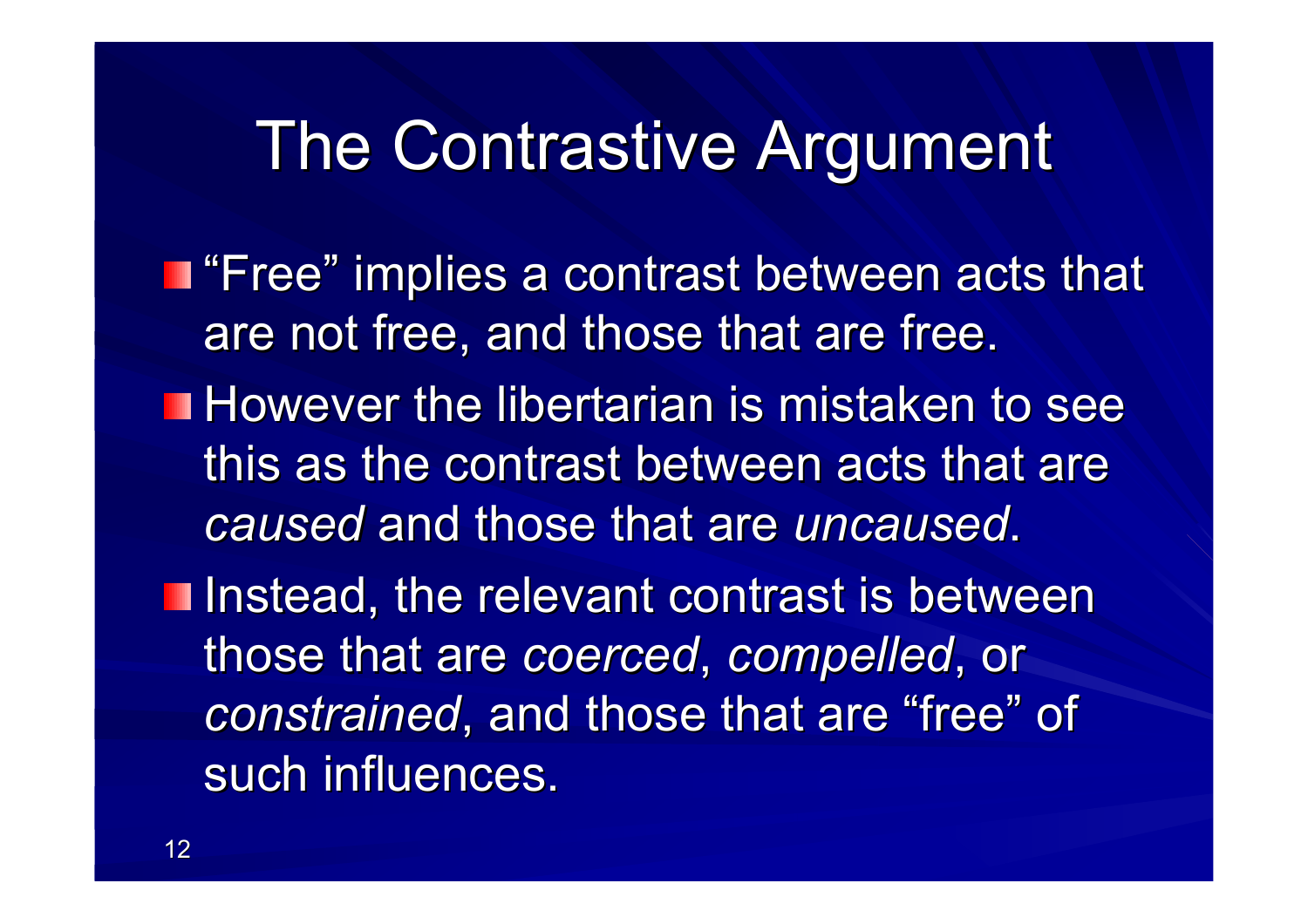#### Freedom and Responsibility Freedom and Responsibility

- **The Contrastive Argument seems quite** persuasive, because it aims to link free will with *moral responsibility*.
- **If seems plausible that I can be absolved** of responsibility for something if:
	- $-$  I didn't do it at all.
	- I was compelled to do it.
	- I was coerced into doing it.

*in short, if I didn't do it freely*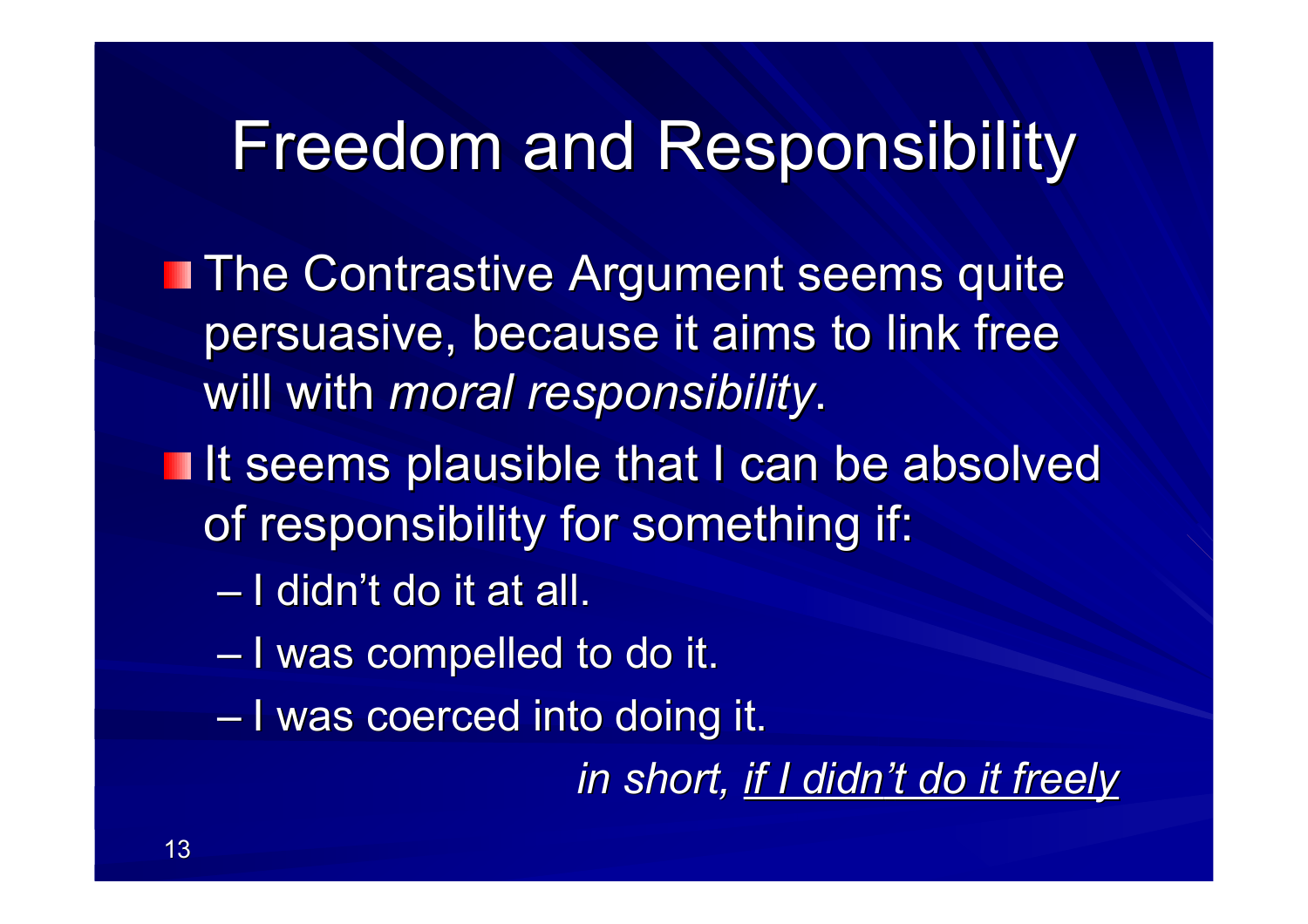# Ayer and Hume

**Ayer, like Hobbes, uses the Contrastive** Argument:

"For it is not, I think, causality that freedom is to be contrasted with, but constraint"

("Freedom and Necessity", in Watson, p. 21)

 $\blacksquare$  Hume is often thought to use the argument also, but in fact he does not.

(His *Treatise* contrasts "liberty of indifference" with "liberty of spontaneity", and this has misled many commentators.)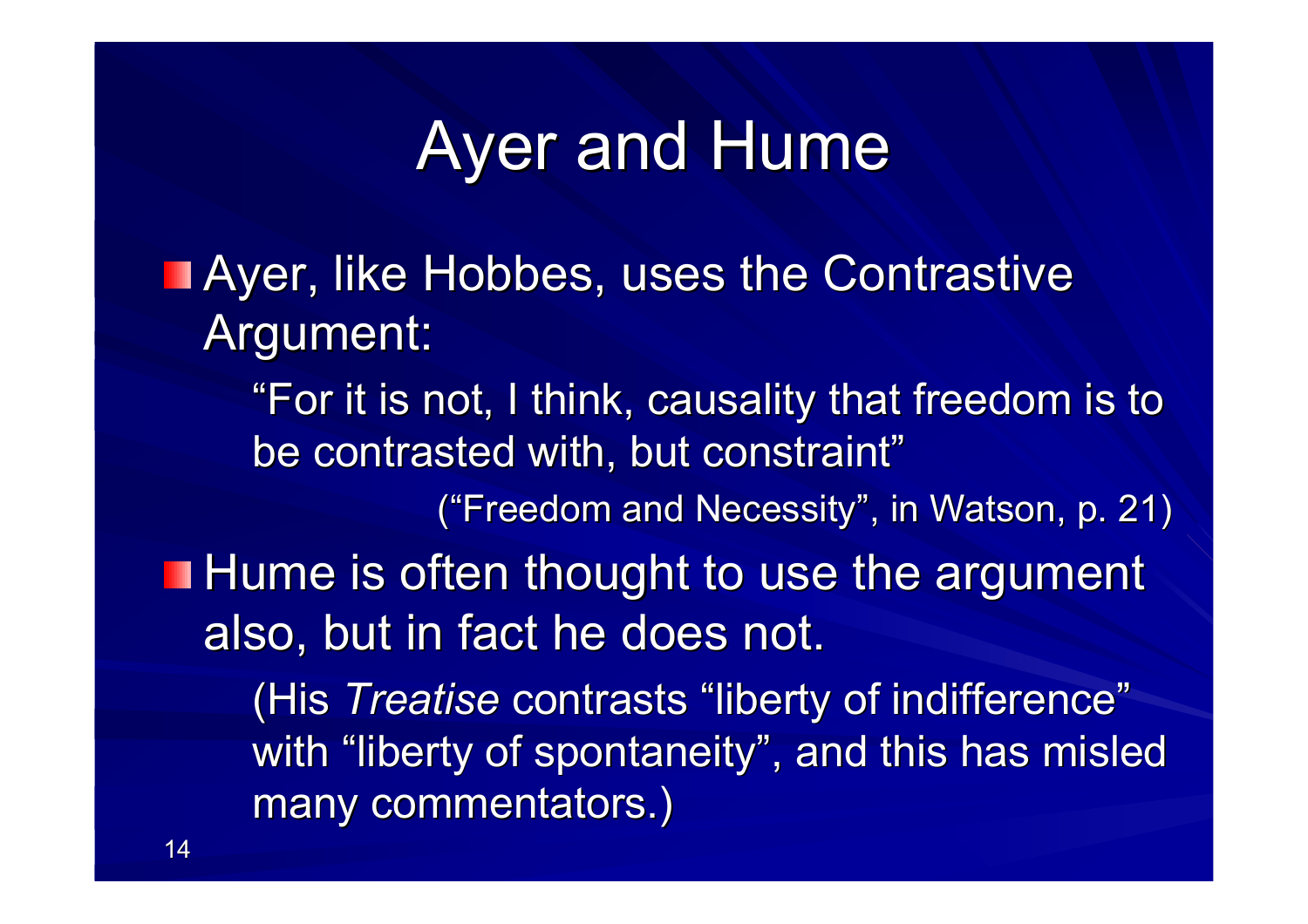#### Hume's Notion of "Liberty"

**Hume's definition is in fact significantly** different from those of Hobbes and Ayer: "By liberty, then, we can only mean a power of *acting or not acting, according to the acting or not acting, according to the* determinations of the will; that is, if we choose to remain at rest, we may; if we choose to move, we also may. Now this hypothetical liberty is universally allowed to belong to every one, who is not a prisoner and in chains. chains." (*E* 8.23)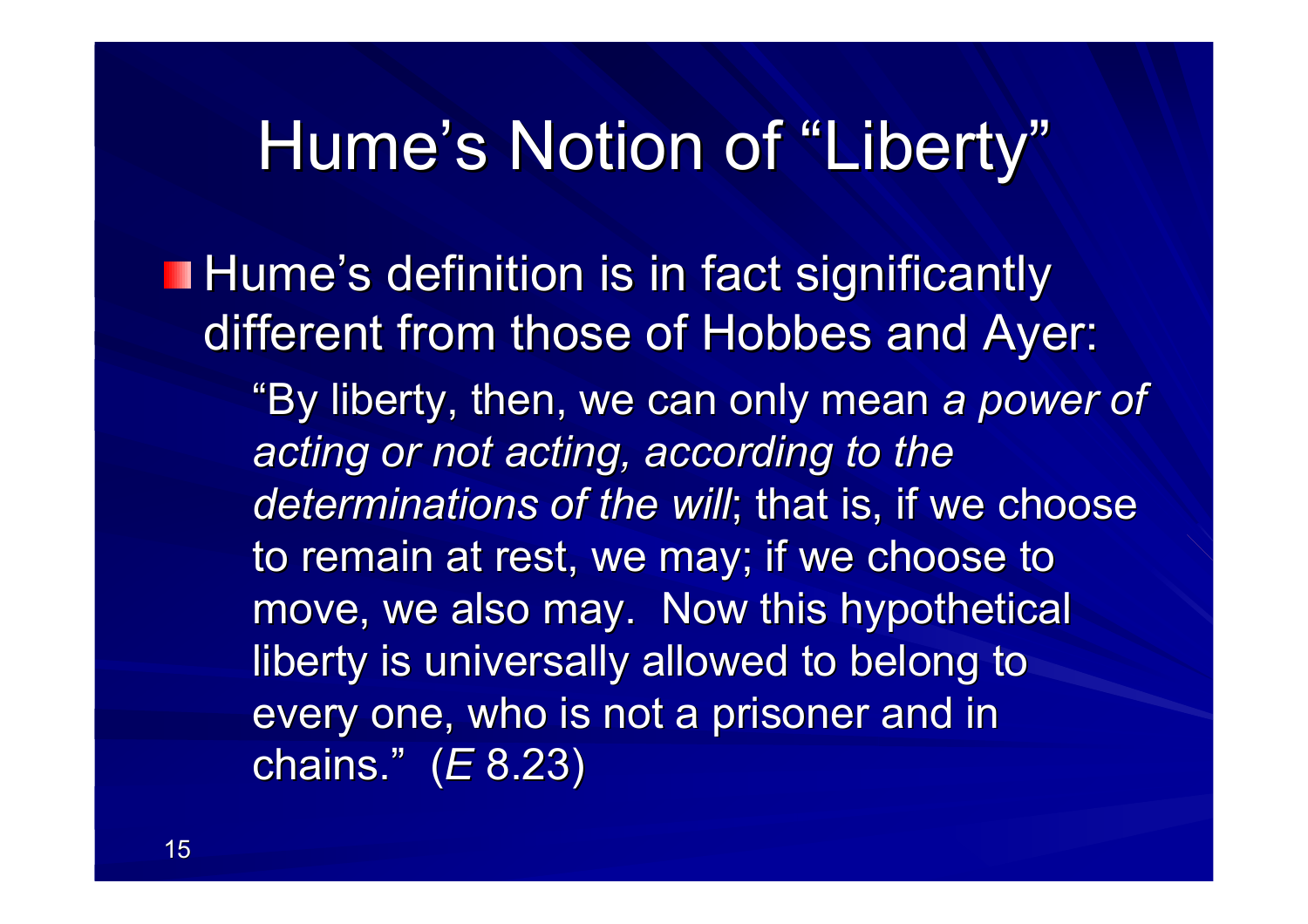# Three Concepts of Freedom

- **1. Contra-causal, libertarian free will** (opposed to determinism).
- **12. Intentional agency; that in virtue of** which a person is an agent in respect of what he or she does.

■ 3. The absence of unwelcome restrictions affecting choice of action (e.g. coercion, compulsion, or an influence that is resented by the agent).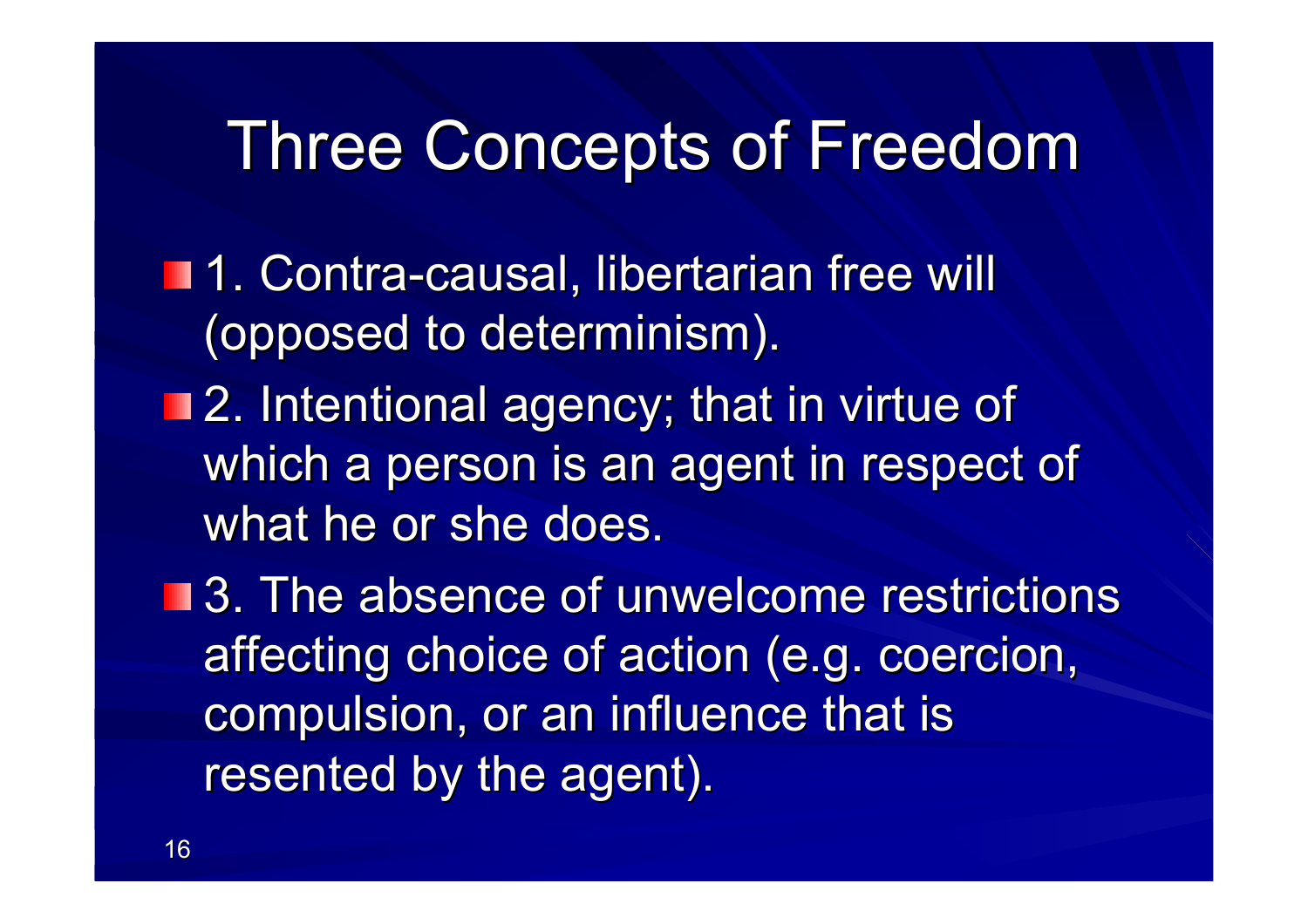# "Give Me the Money, Or Else!"

If I work in a bank, and someone takes my family hostage and threatens to murder them unless I open the safe, I am acting under coercion but still acting from choice. – I choose to open the safe given this situation. **So I am morally responsible for what I do,** but what I do is the right thing (in that situation). I do not need to plead diminished responsibility to avoid blame.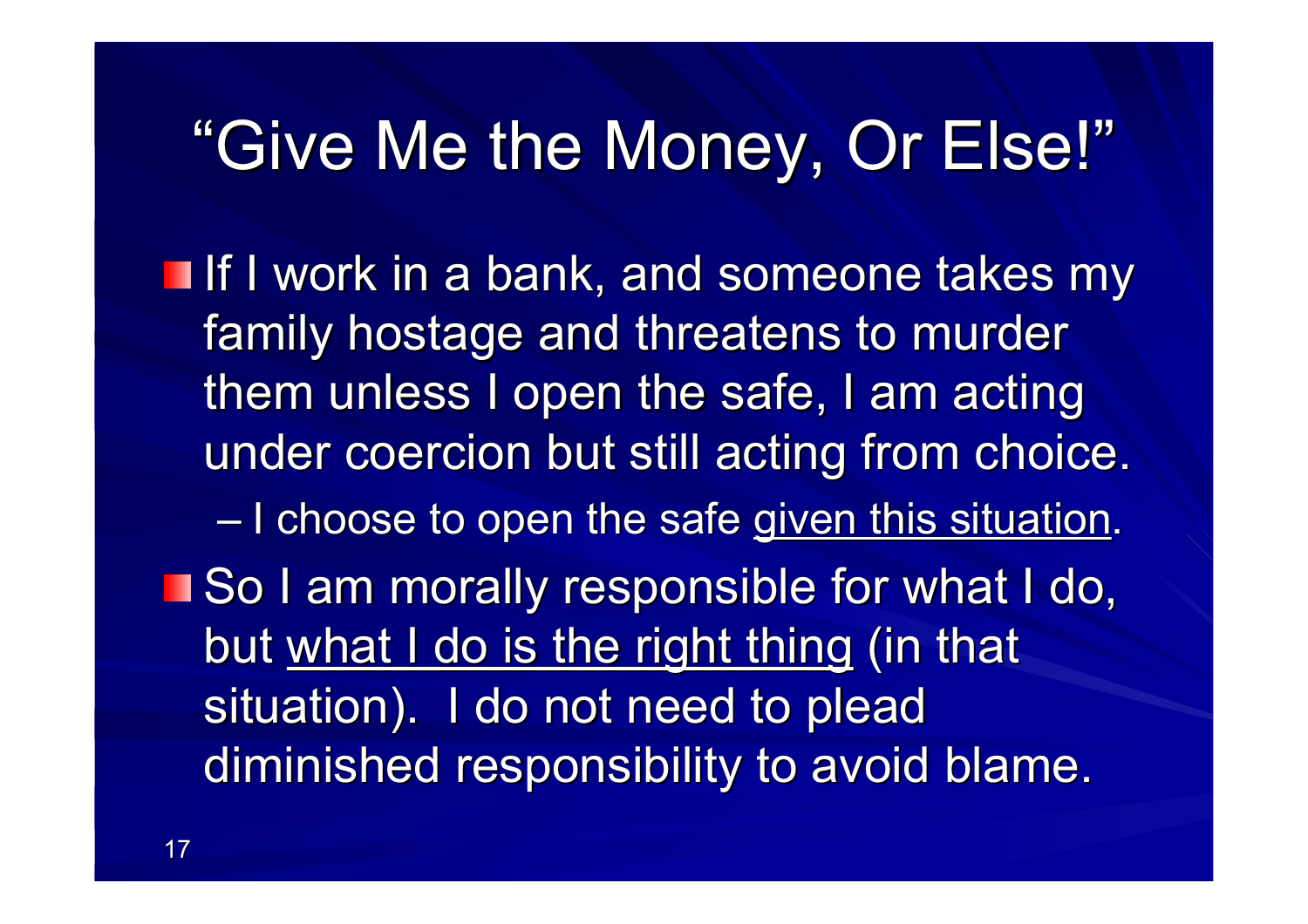#### Four Ways to Leave a Lecture

#### **T** Contrast four possible situations:

- Someone forcibly binds me, and carries me out of the lecture theatre (I am like Hume's "prisoner and in chains").
- Someone threatens to shoot me unless I abandon the lecture, so I obey.
- $-1$  have a blind panic at the thought of giving the lecture, and run out in confusion.
- I realise my lecture is going really badly, so I I realise my lecture is going really badly, so I pretend I'm ill and leave early.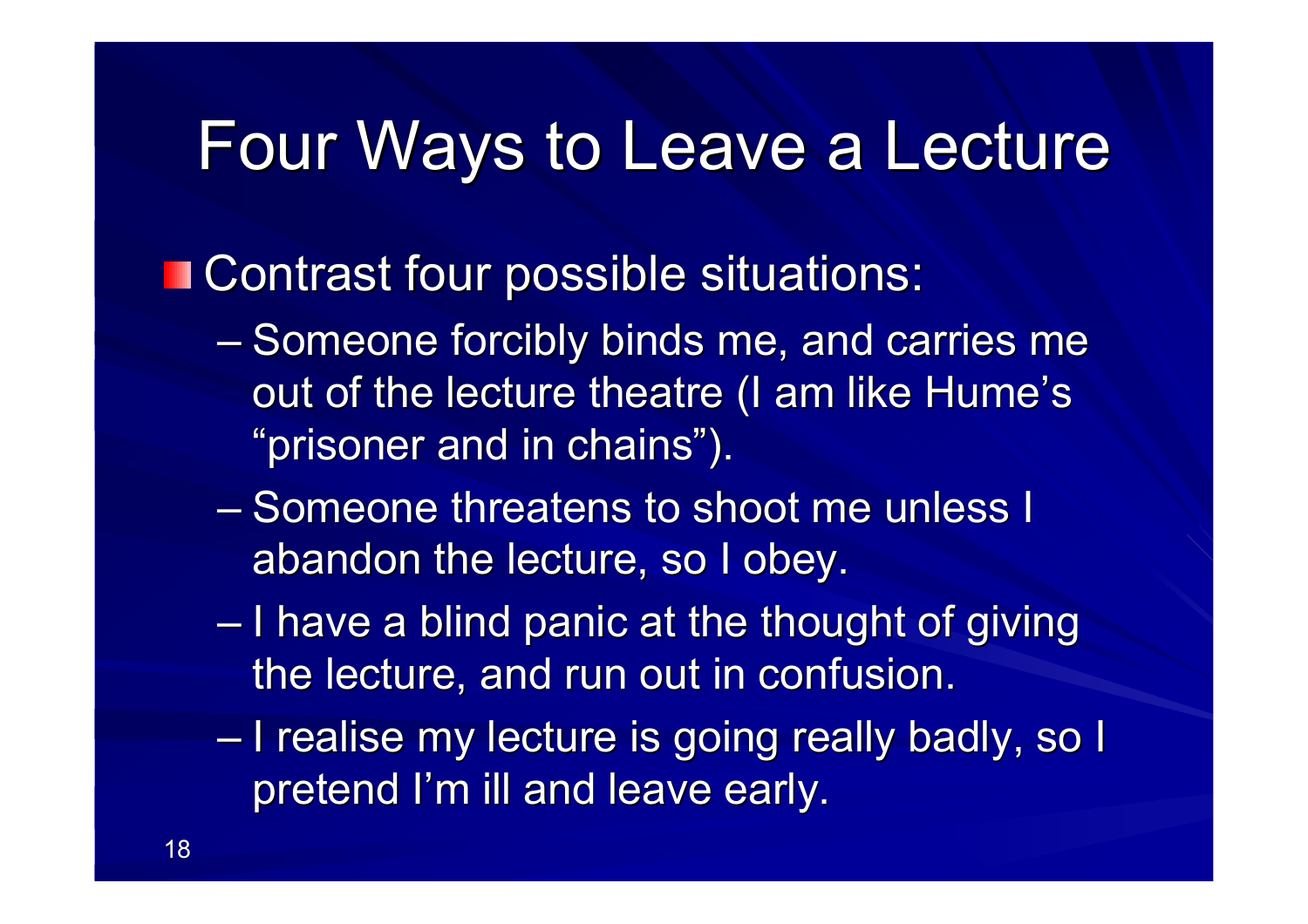# **Clarifying the Options**

- In the first case (bound and carried), my leaving the lecture is not even an action of mine; it is something that is done to me.
- In the second case, I leave of my own choice, and this is the *right* thing to do.
- **If a** In the third case, I have done something *wrong* (abandoning the lecture), but there are mitigating circumstances.
- I In the fourth case, I am fully responsible for leaving, and significantly at fault.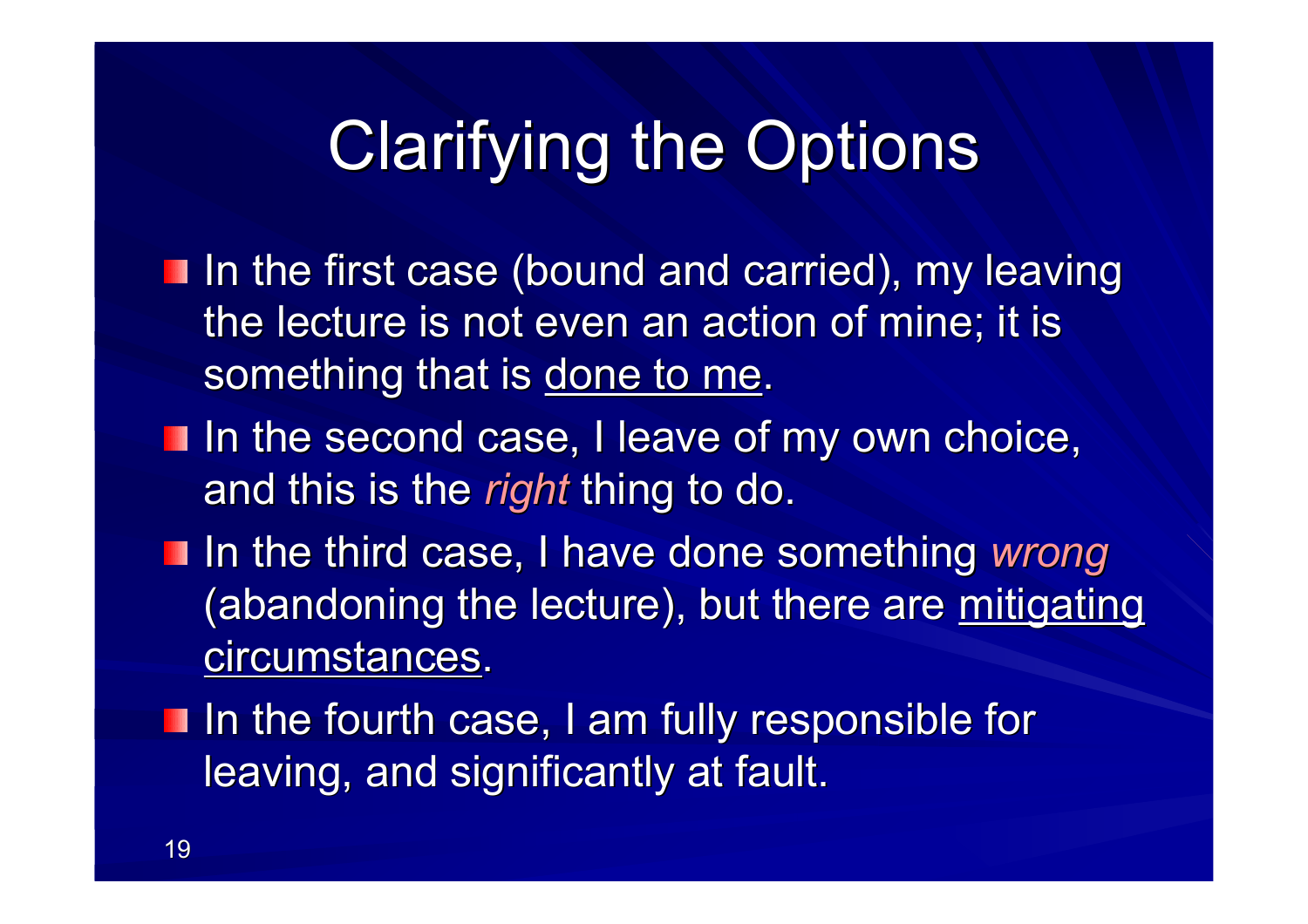# Hume's Distinctive Contribution

- **If "liberty" is a matter of our actions' following** our will, then we do have such liberty, even if our will itself is causally determined.
- **So Hume's definition of "liberty" makes it makes it** *compatible* with determinism.
- **Hume's most distinctive contribution is to** provide a novel argument for the determinism of human actions, appealing to the understanding of "necessity" reached in *Enquiry* Section VII.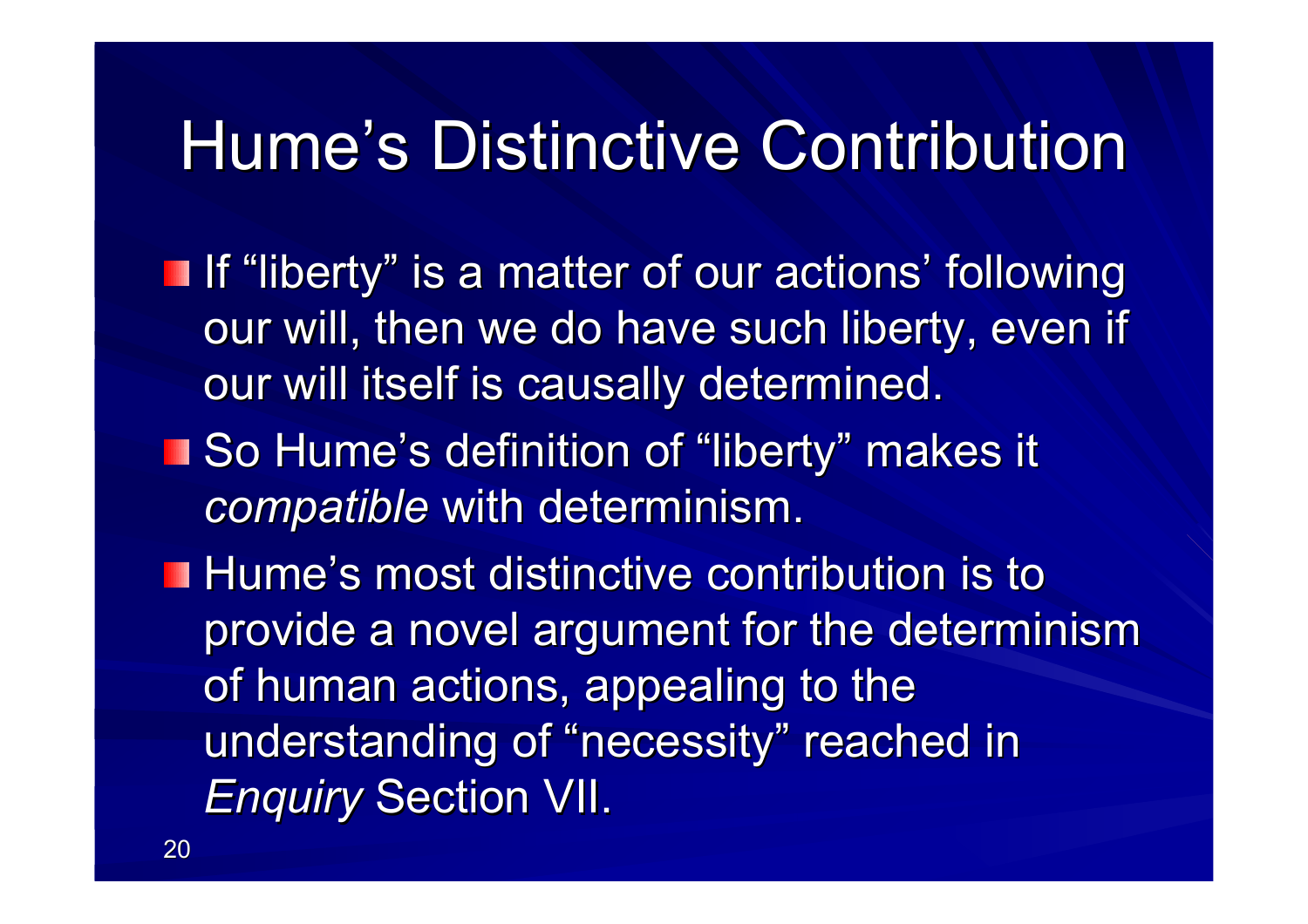### Applying the "Definitions of Cause"

- **T** "Our idea ... of necessity and causation arises entirely from the uniformity, observable in the operations of nature ... Beyond the constant *conjunction* of similar objects, and the consequent *inference* from one to the other, we have no notion of any necessity, or connexion."  $(E 8.5)$
- **If these circumstances form, in reality, the whole** of that necessity, which we conceive in matter, and if these circumstances be also universally acknowledged to take place in the operations of the mind, the dispute is at an end."  $(E 8.22)$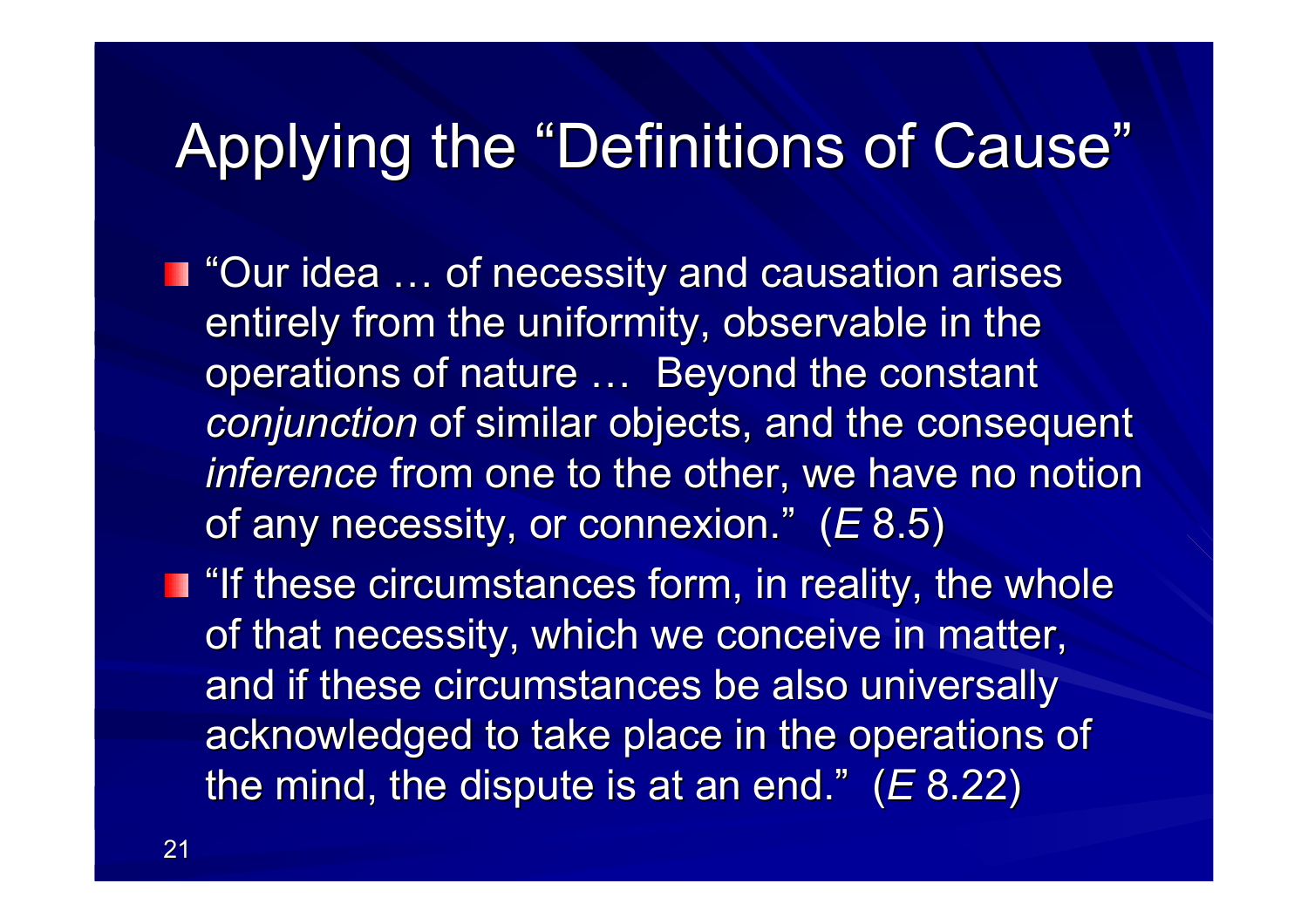# Satisfying the Two Definitions

- **To prove his case, Hume must show that human** actions satisfy the two "definitions of cause". So most of Section VIII Part i is devoted to arguing:
	- that human actions manifest such uniformity;
	- that they are generally recognised as doing so; that they are generally recognised as doing so;
	- that people standardly draw inductive inferences accordingly, just as they do about physical things.
- **Hence "all mankind ... have ... acknowledged the** doctrine of necessity, in their whole practice and reasoning", even while "profess[ing] the contrary opinion" (*E* 8.21).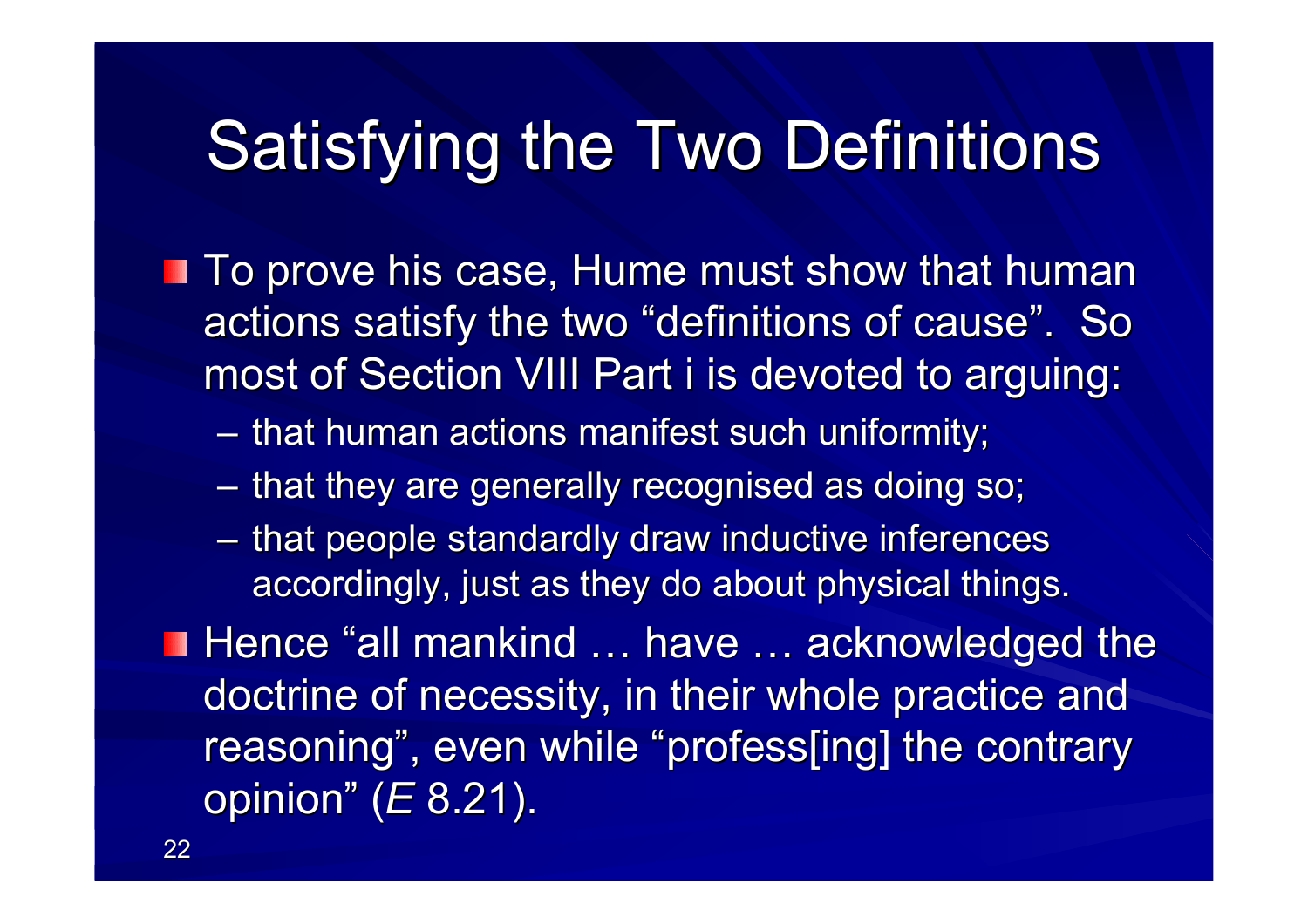# Why Is Determinism Denied?

**People deny the determinism of human actions** in part because they have

"a strong propensity to believe, that they penetrate farther into the powers of nature, and perceive something like a necessary connexion between the cause and the effect" *(E* 8.21).

**Don Hume's account such penetration is just a** seductive illusion. And in learning that the necessity of *physical* operations amounts to no more than constant conjunction and consequent inference, we come to see that *human* actions too are subject to the same necessity.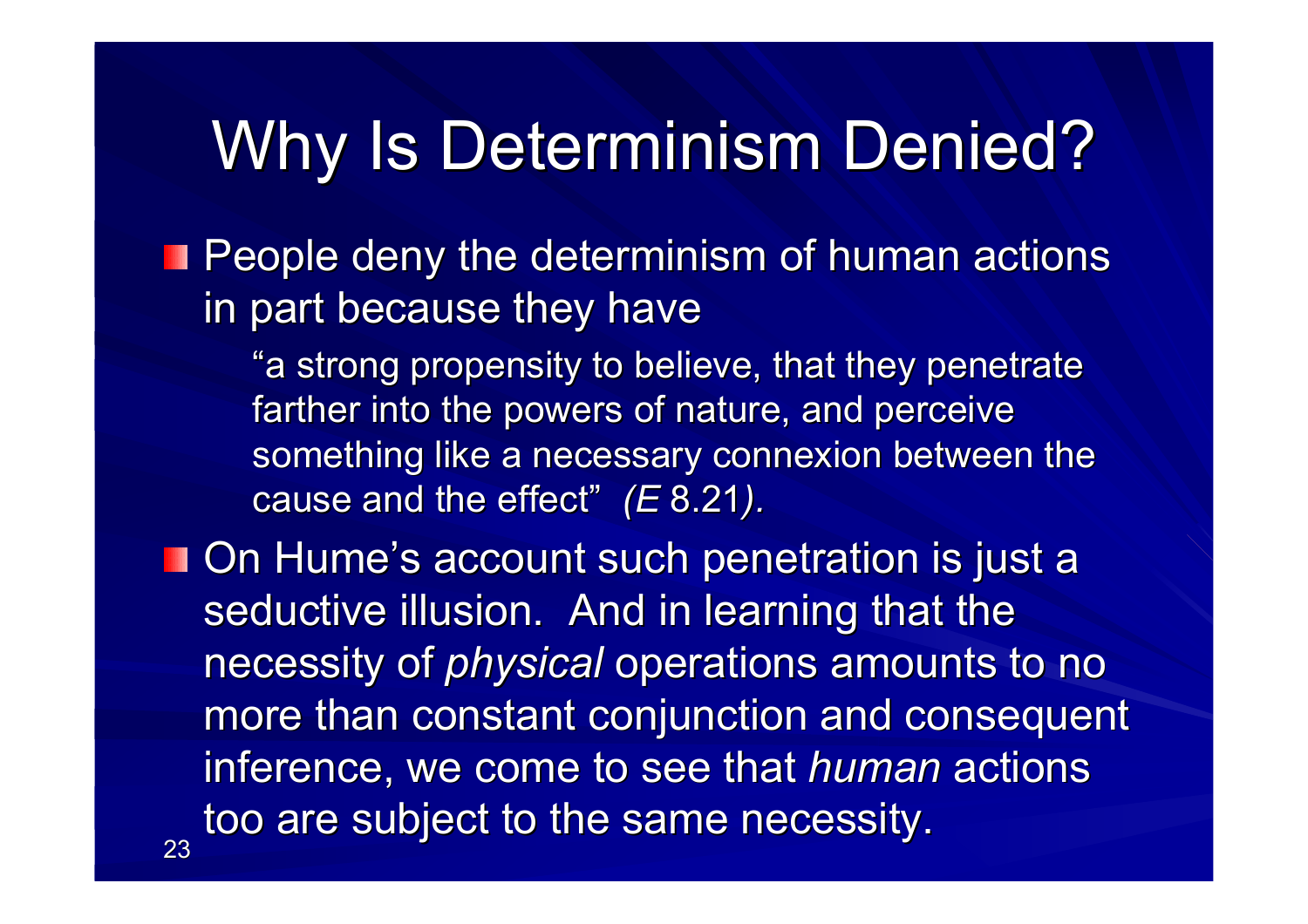# Morality requires Determinism?

- **Hume then goes on to argue (***E* **8.28-30) that** viewing human behaviour as causally determined, so far from being determined, so far from being *contrary contrary* to morality, is actually essential to it, since blame and punishment are useful and appropriate only where actions are caused by the agent's durable character and disposition.
- **Requiring complete determinism may be going Requiring complete determinism may be going** too far, but the argument has a point: it's hard to see how "free will" can be morally relevant if it simply involves an element of randomness.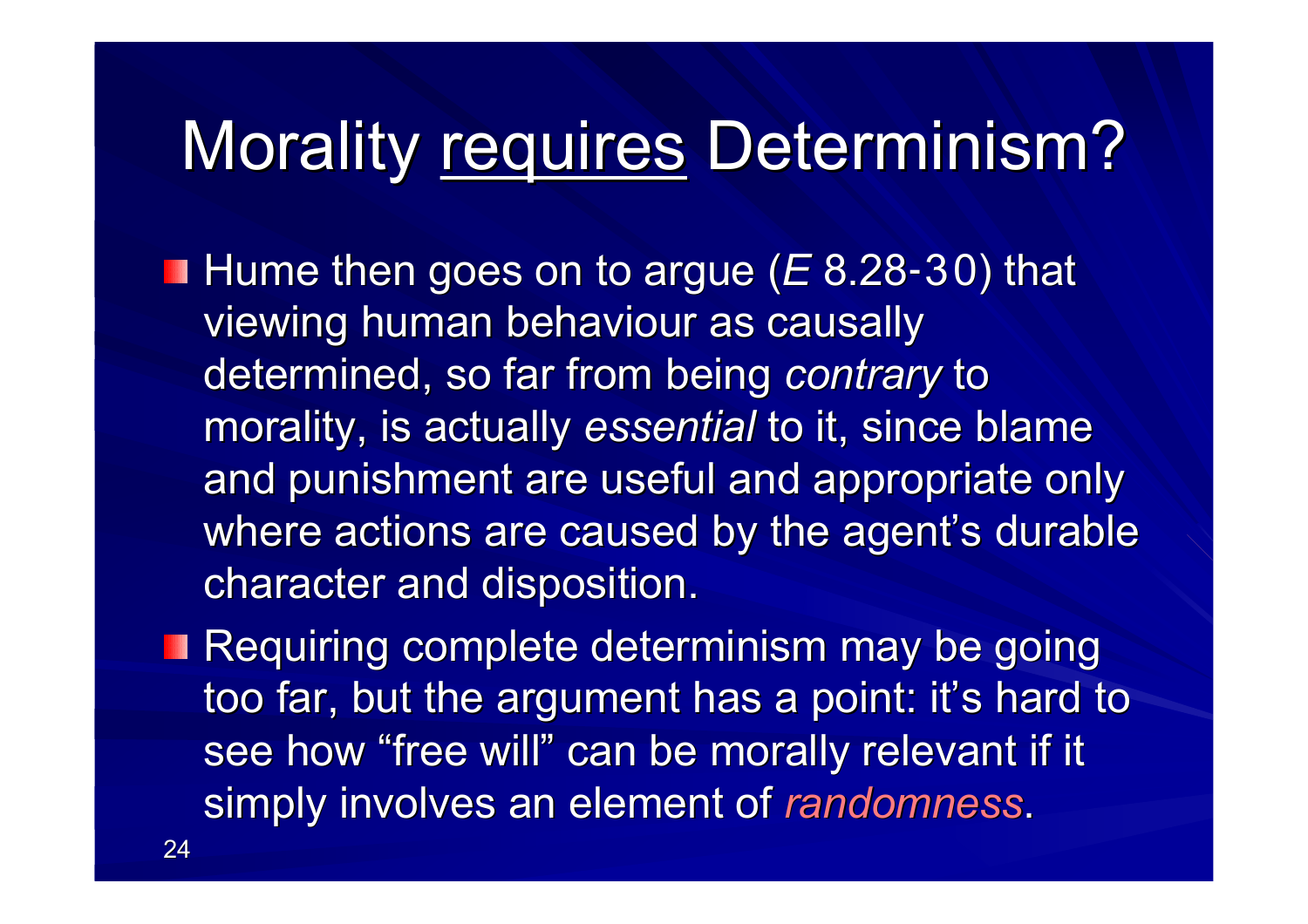# Is Free Will Incoherent?

- **On either account, it can seem hard to** spell out a coherent notion of free will:
	- The challenge to the determinist is to explain how I can be genuinely responsible for what I do, if every detail of my behaviour was "preordained" before I was born.
	- $-$  The challenge to the libertarian is to make sense of free will in a way that is *neither* determined nor merely random. (Some have tried to respond in terms of "agent causation", though the notion is very obscure.)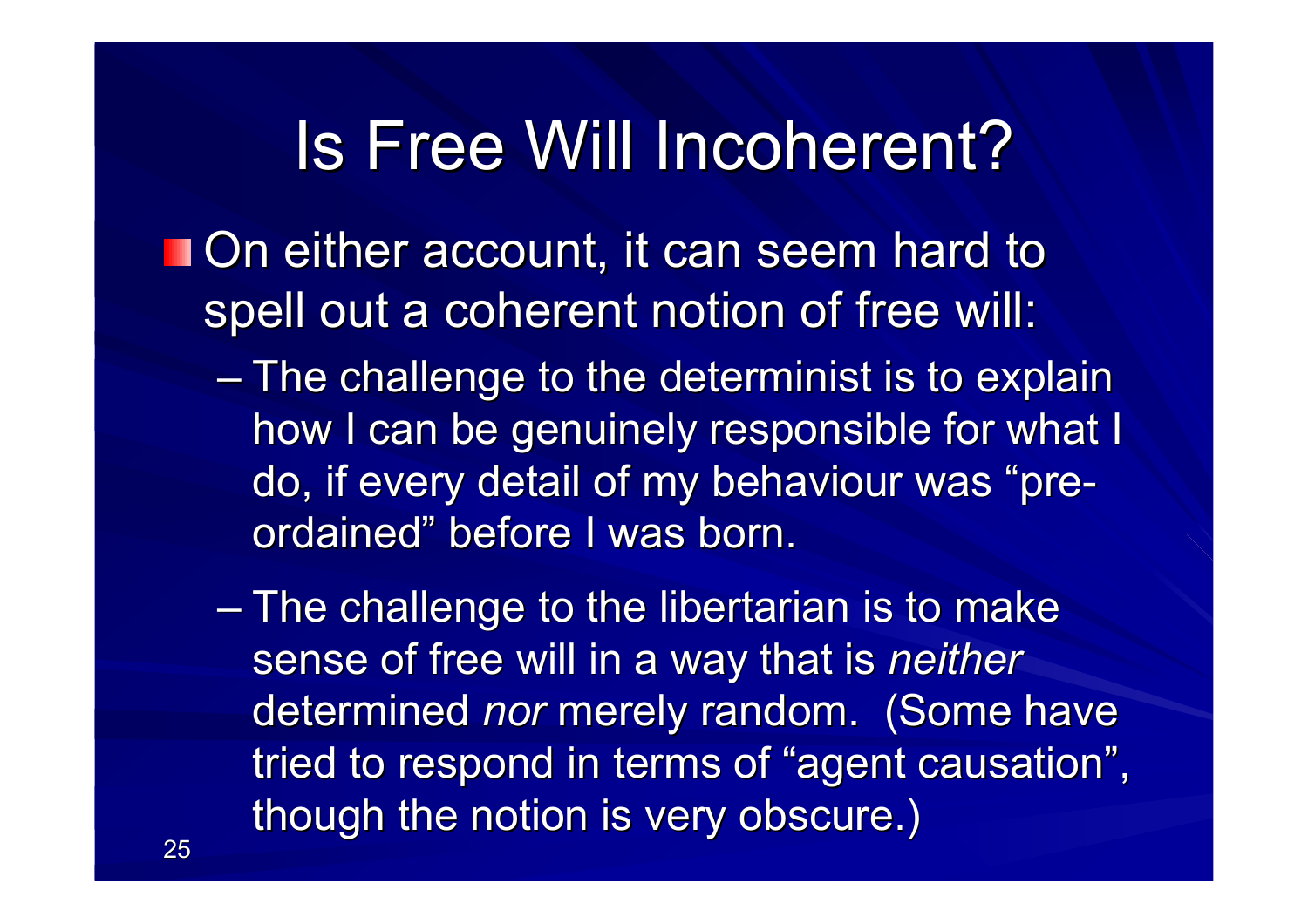#### Morality as Founded on Sentiment

 $\blacksquare$  Hume's way of squaring determinism with morality is based on his *sentimentalism*:

> A man, who is robbed of a considerable sum; does he find his vexation for the loss any wise diminished by these sublime reflections? Why then should his moral resentment against the crime be supposed incompatible with them? (*E* 8.35)

**Morality is founded on emotions that naturally is founded on emotions that naturally** arise within us in certain circumstances, so we shouldn't expect these emotions to disappear just because we reflect on the inexorable chain of causation which led to the criminal's action.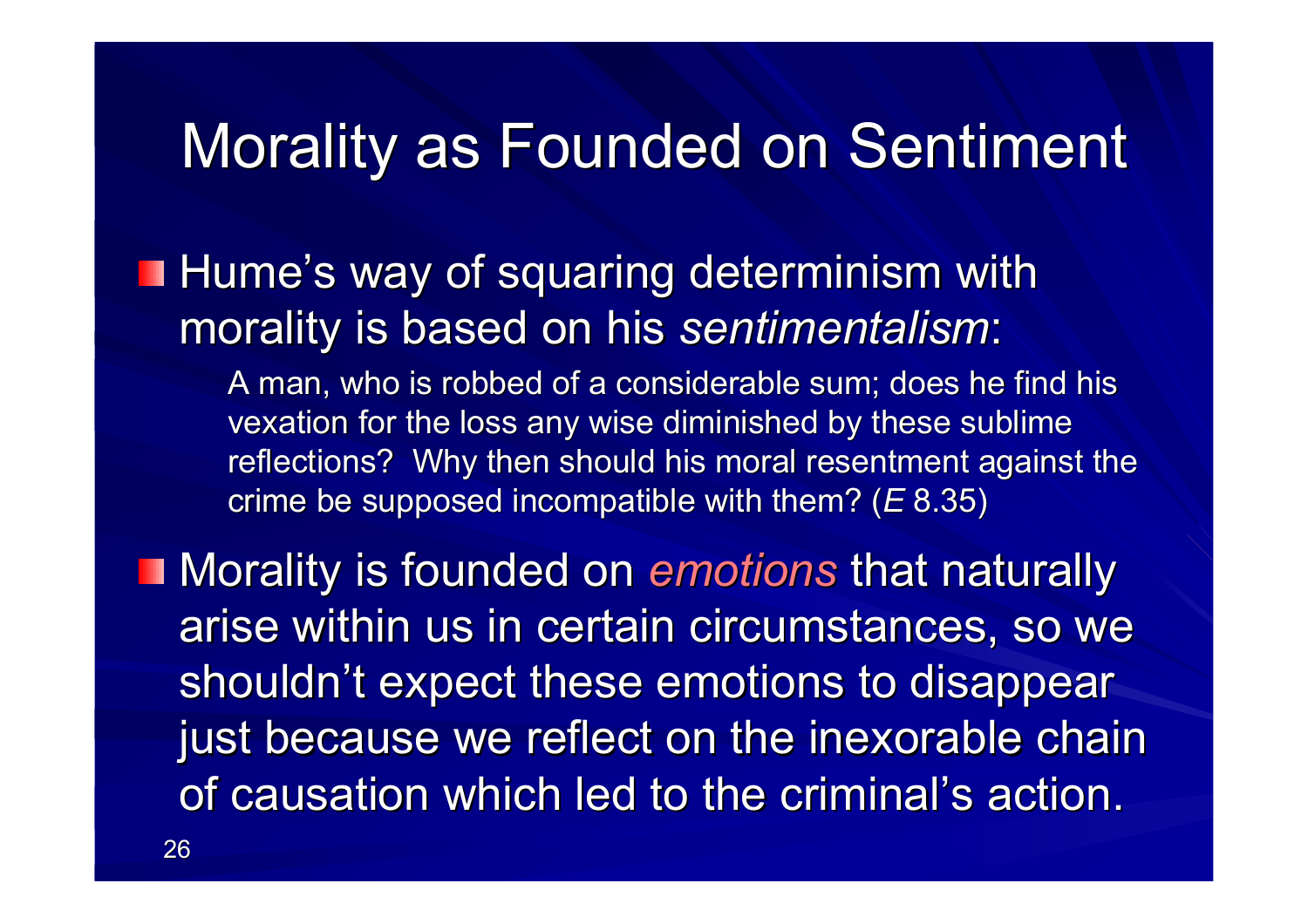#### **Freedom and Autonomy**

- **Though Hume is able to accommodate** morality within his approach, it may seem too crude, in treating freedom as simply a matter of "power to act as we will".
- **There seems to be a significant difference** between those who are *autonomous –* able to control their will to some extent – and those (such as drug addicts or obsessives) who are, in a sense, "slaves to their will".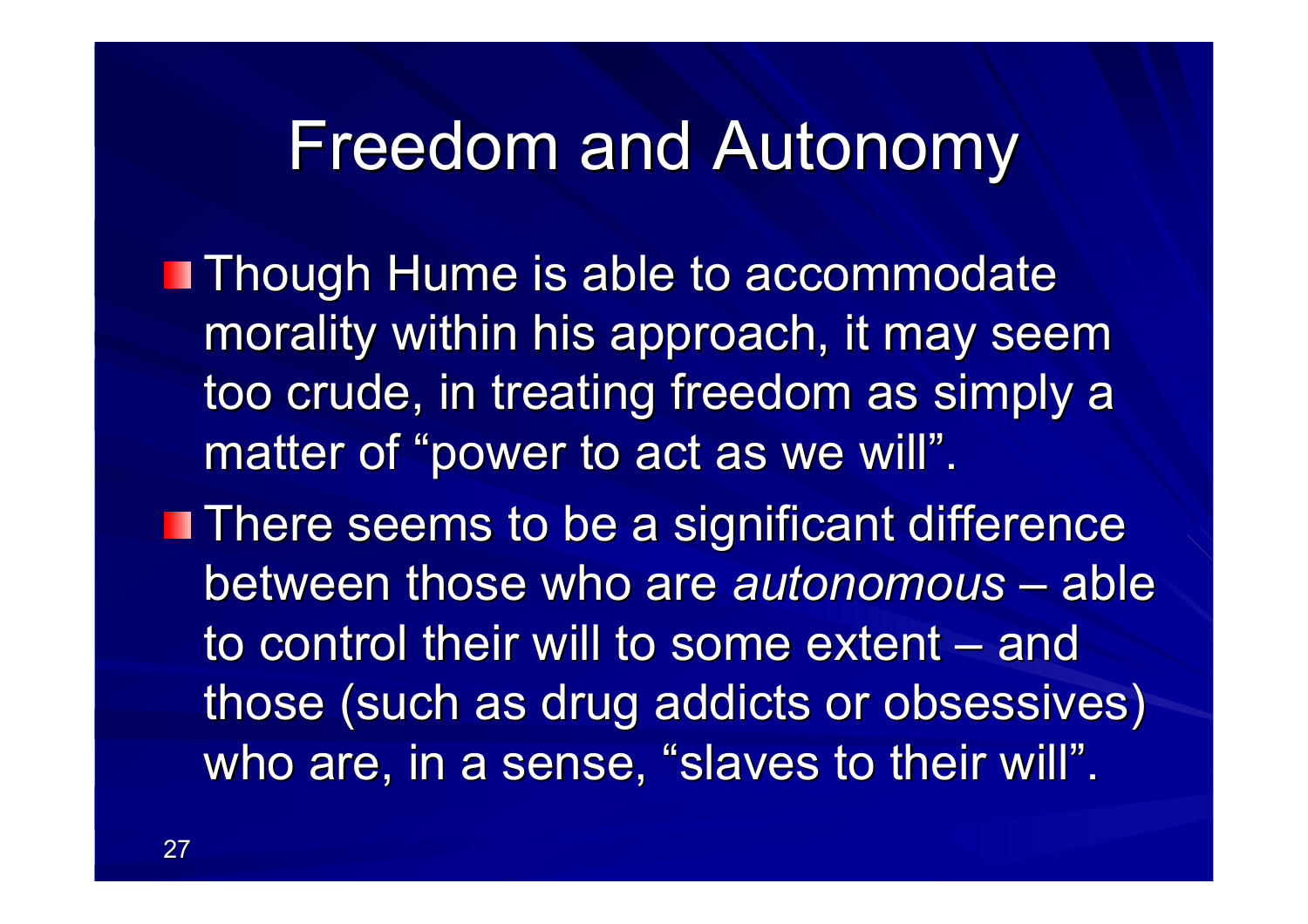#### **Higher-Order Desires**

**Harry Frankfurt distinguishes between "first**order" desires (e.g. to smoke a cigarette) and "second-order" desires (e.g. to quit smoking, and to cease to desire them).

If one's second-order desires are unable to overcome first-order cravings, then one is not fully autonomous and thus less "free".

**Thus a determinist** *can* consistently distinguish various degrees of freedom.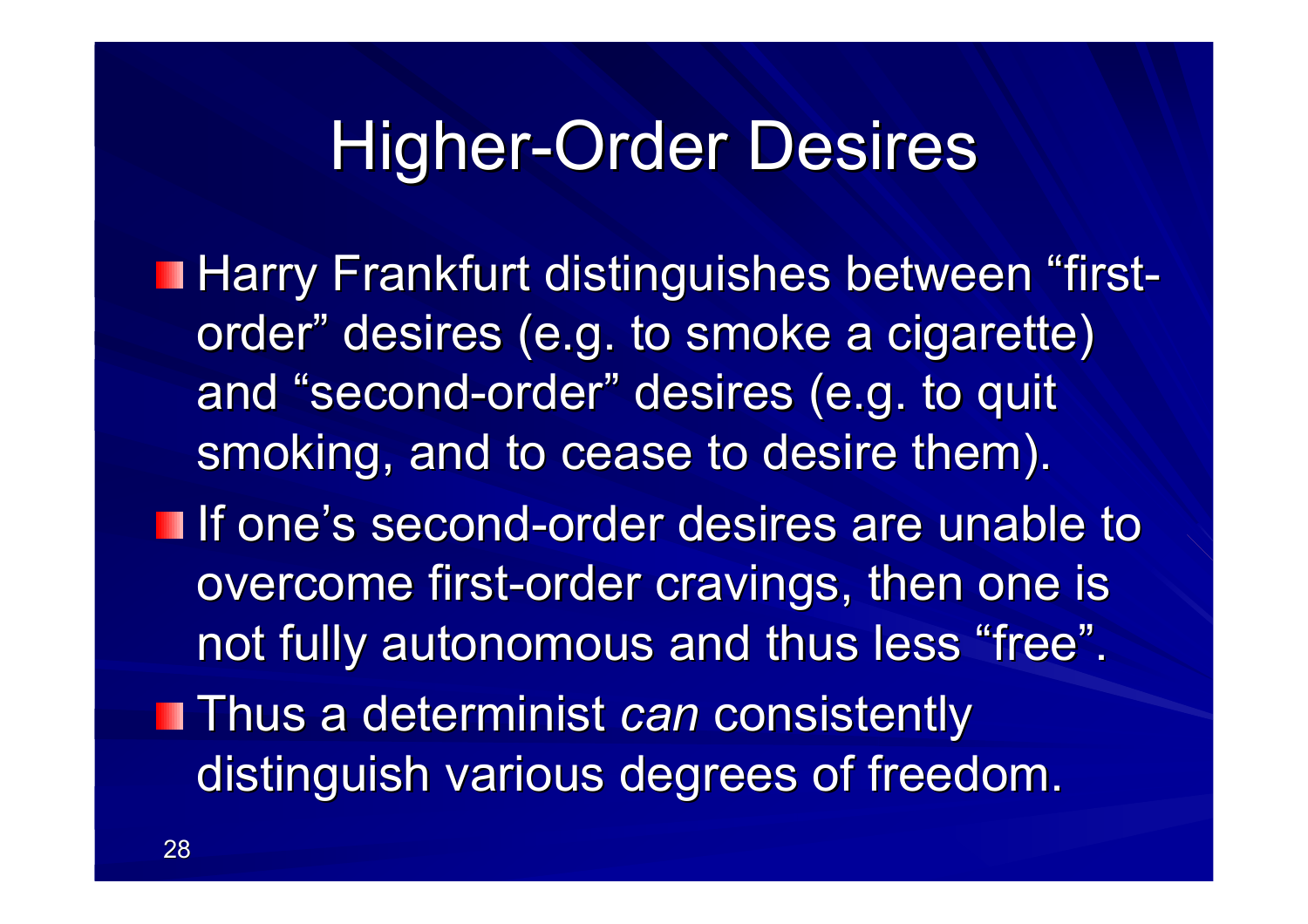#### Kane on Indeterminism

#### **Robert Kane:**

http://www.ucl.ac.uk/~uctytho/dfwVariousKane.html addresses these issues from an indeterminist perspective. He points out that an element of randomness is compatible with responsibility.

- e.g. suppose that I try to shoot someone, but my aim is unsteady. If I succeed, then I am clearly responsible, despite the element of randomness.
- Likewise, if it is chancy which intentions within my Likewise, if it is chancy which intentions within my mind will dominate on some occasion, this is quite compatible with responsibility for whichever "wins".